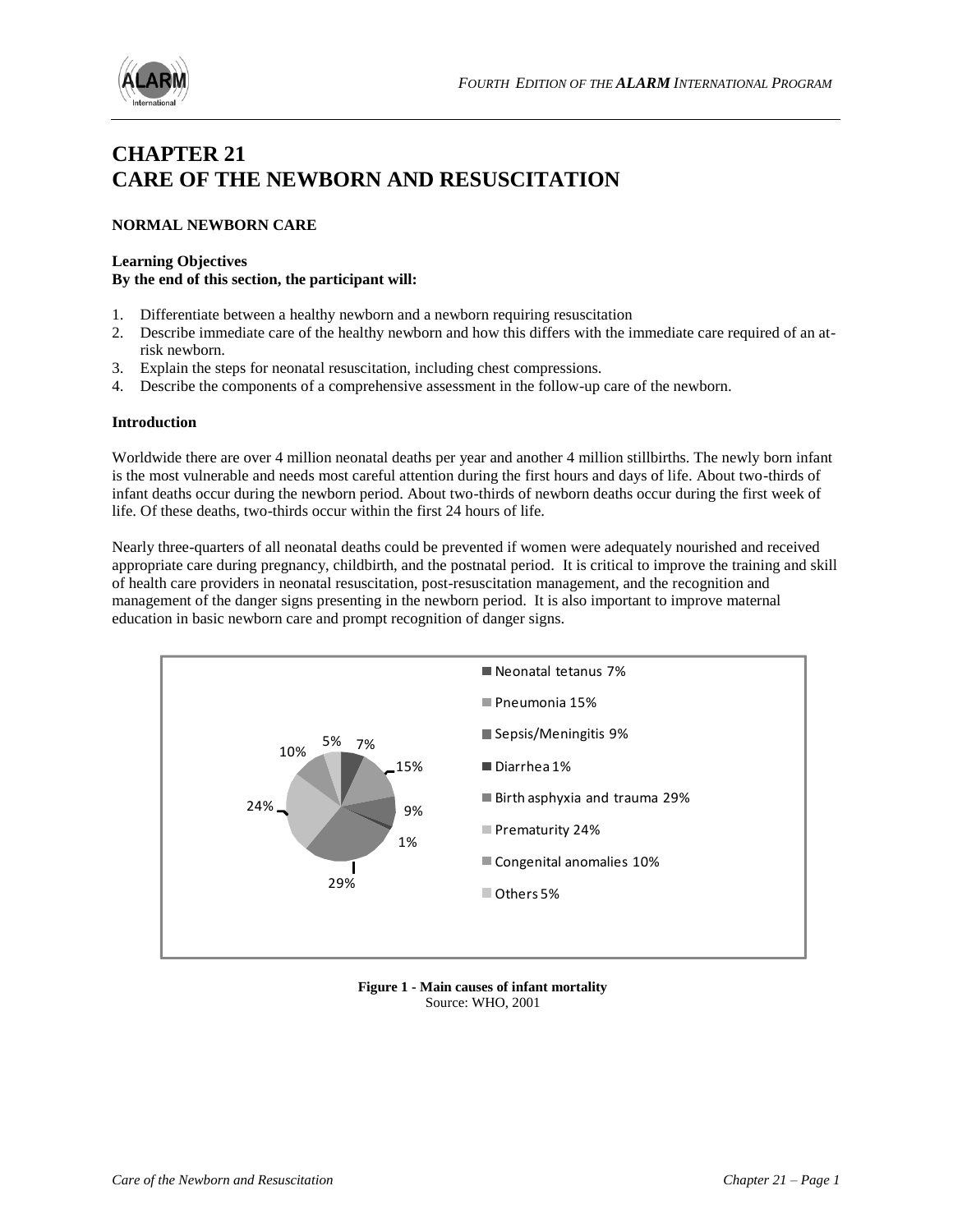

# **Definitions**

**Neonatal death:** Death of a live-born baby within 28 days of life.

**Early neonatal mortality:** Death of a live-born baby within the first 7 days of life.

**Late neonatal mortality:** Death of a live-born baby after the 7th day of life and before 29 days of life.

**Infant mortality rate** covers the remaining 11 months of the 1st year of life.

**Perinatal mortality rate:** The number of perinatal deaths per 1,000 total births. It is usually reported on an annual basis. It is a major marker to assess the quality of health care delivery. Comparisons among the rates reported by different countries or regions may be hampered by varying definitions, registration bias, and differences in the underlying risks of the populations.

#### **Normal Newborn Care**

#### **Care of future mothers**

- Improve the health, nutrition, and status of girls and women.
- Provide opportunities for education of females, and access to appropriate information and services relating to pregnancy, delivery, and newborn care.
- Discourage early marriages and early childbearing.
- Promote safe sexual practices.

#### **Care during pregnancy**

- Promote antenatal care.
- Improve the nutrition of pregnant women.
- Immunize against tetanus.
- Screen for and treat infections such as syphilis, malaria, and HIV.
- Monitor and treat pregnancy complications such as anaemia, preeclampsia, and antepartum bleeding.
- Provide information and counselling about preparation for birth, and the danger signs during pregnancy and childbirth.
- Promote immediate and exclusive breastfeeding. Provide women living with HIV information about infant feeding options including breastfeeding, wet-nursing, and the use of breast milk substitutes during the antenatal period so that they are able to make the best possible decisions for themselves and their babies.
- Develop a birthing plan with every woman that addresses issues such as transportation in the event of emergencies and the payment of health care fees.
- Recognize pregnancies that may need neonatal intervention at delivery.
- Improve access to skilled attendance at time of birth.
- Promote postnatal care and breastfeeding support clinics.  $\bullet$

#### **Safe delivery practices**

- Ensure skilled attendance at delivery.
- Provide for clean delivery: clean hands, clean delivery surface, clean cord-cutting technique, and clean bedding.
- Educate health care providers in recognizing danger signs in both mother and baby.
- Educate women, their families, and the community to avoid delay in seeking care and accepting referral, when  $\bullet$ needed.
- Develop a community-wide or health facility plan for consultation, referral, and transfer, when needed
- Practice neonatal resuscitation techniques on a regular basis.
- Educate health care providers to recognize a baby that needs resuscitation and initiate procedures without delay.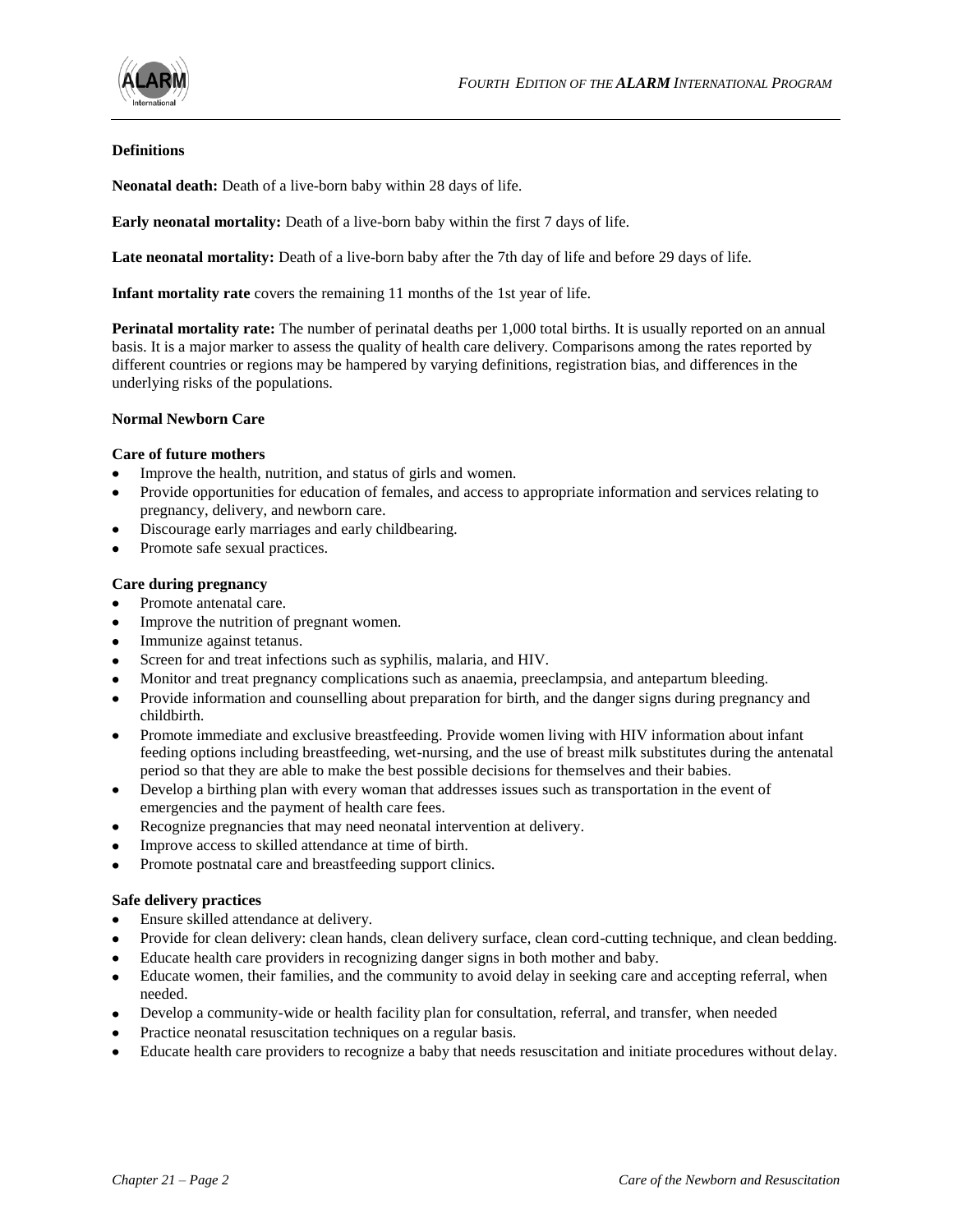



#### **Immediate care at birth**

#### *a) Prevention of heat loss*

- Maintain delivery room temperature in the range of 23–25 °C.
- Avoid cold air from a fan.
- Dry the baby at birth with pre-warmed bedding. Removing wet blankets, cloths, and towels to reduce heat loss by evaporation.
- Dry the head first to prevent heat loss. The baby can lose 25% of its body heat through its head, the largest part of its body at birth.
- Ensure early skin-to-skin contact. This assists conductive heat transfer from mother to baby.
- Keep the baby on the mother's abdomen or chest during routine assessment of newborn and mother's conditions.
- Delay immediate weighing and measurements to prevent heat loss.

# *b) Immediate assessment*

- Evaluate the condition of the newborn while simultaneously drying the infant. Ask the following questions:
	- Is the baby breathing or crying?
	- Is there good muscle tone
	- Does the baby appear to be at term?

Provide normal care accordingly or proceed to resuscitation (as described in the "Newborn Resuscitation" section of this chapter).

#### *c) APGAR scoring*

- Used to assess baby's general condition and is taken at 1, 5, and 10 minutes after birth.
- Important for further management of resuscitation but should not delay immediate steps of resuscitation, if needed

The meaning of the APGAR acronym is as follows:

- **A Appearance (colour)**
- **P Pulse (heart rate)**
- **G Grimace (response to stimuli, also called reflex irritability)**
- **A Active (tone)**
- **R Respirations (breathing)**

#### **Table 1 – APGAR scoring**

| <b>Sign</b>         | <b>Score</b> |                  |                    |
|---------------------|--------------|------------------|--------------------|
|                     | 0            |                  |                    |
| Heart rate          | Absent       | $< 100$ bpm      | $>100$ bpm         |
| Breathing           | Absent       | Gasping          | Crying             |
| Tone                | Limp         | Some flexion     | Active             |
| Reflex irritability | No response  | Grimace          | Cough, sneeze, cry |
| Colour              | Blue or pale | Pink body,       | Completely pink    |
|                     |              | blue extremities |                    |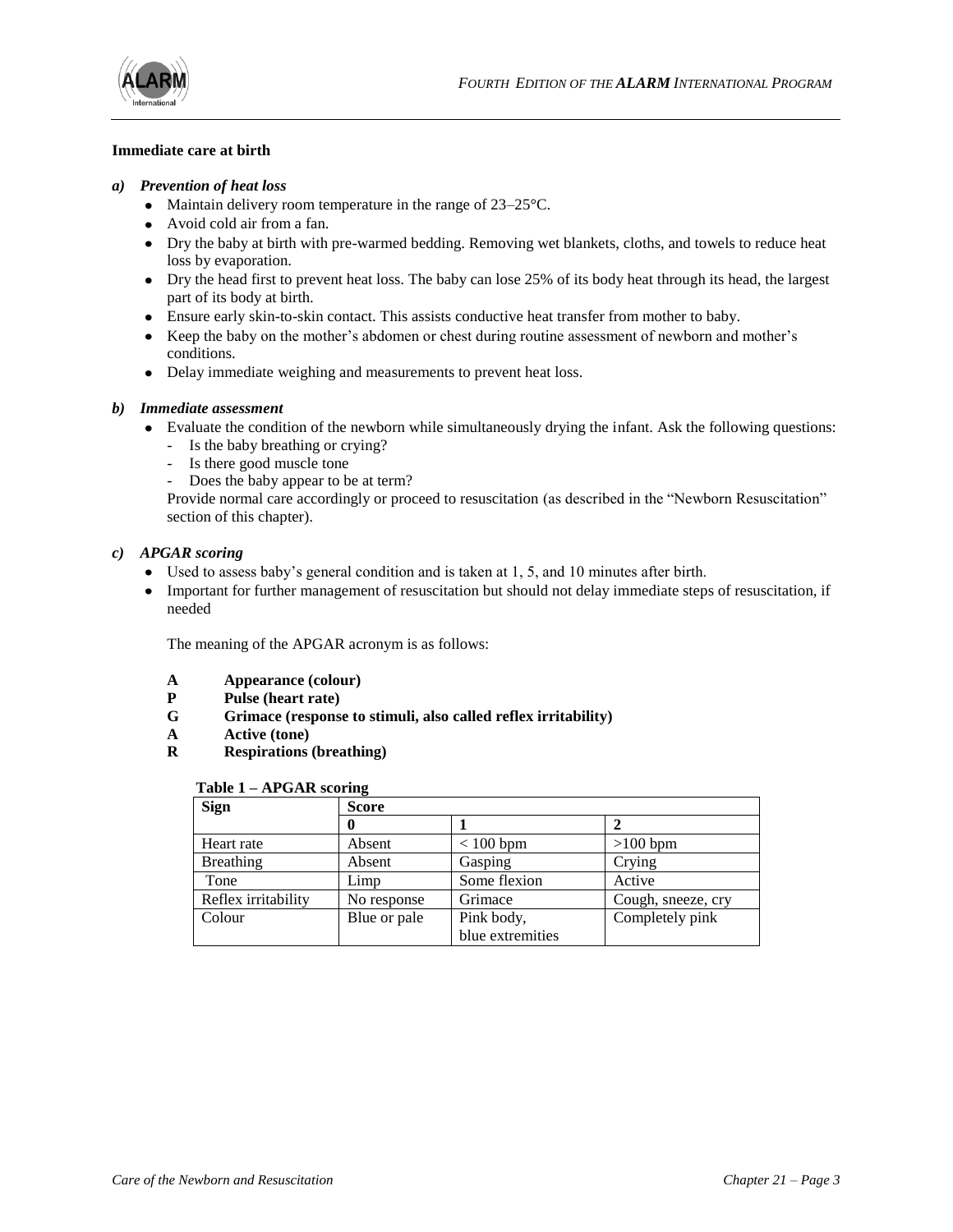

# *d) Cutting the cord*

- Securely clamp the cord before cutting.
- Delay cord clamping and cutting until baby's respirations are established and cord pulsation has ceased. This ensures that baby receives a placental transfusion.

Recent evidence, as demonstrated in a 2007 meta-analysis, supports the practice of leaving the cord intact and non-clamped until **a full two minutes** following birth (Hutton et al, 2007). The baby may be put up onto the mother's abdomen during this time. There is clear evidence of important benefits to the newborn by increasing the iron stores which has a lasting effect later infancy in reducing anaemia.

# *e) Initiate breastfeeding*

# *Benefits for the baby*

- Early and exclusive breastfeeding should be encouraged within 1 hour of birth.
- Baby receives immunological advantages of colostrum from early feeding.
- Sucking reflex is the most intense 45 minutes through 2nd hour after birth.
- Early feeding at the breast stimulates digestive system, promoting elimination of byproducts and hemoglobin breakdown.
- Jaundice is most likely to occur when breastfeeding is delayed.
- Baby's nutritional needs can be completely met by breast milk. No supplements are required, not even water!
- Both small and big babies are at risk for hypoglycemia, and require immediate and frequent feedings.

# *Benefits for mother*

- Breastfeeding stimulates uterus contractibility.
- Women breastfeed for a longer duration if feeding is initiated early.

# *General guidelines*

- Proper latch, as shown in Figure 2, will help prevent cracked nipples and decrease pain.
	- Baby's head should be tilted back slightly, with chin pointed toward breast.
	- With wide open mouth, aim lower lip as far from the nipple as possible.
		- Some areola may show above top lip.
- Mothers should be encouraged to feed on demand because milk production is stimulated by suckling.
- One breast should be completely emptied before offering the next breast to take advantage of hind milk.
- Adequate feeding involves 8 to 12 feeds in 24 hours.
- After the first 24 hours, the baby is receiving adequate nutrition if there are 6 to 8 wet diapers per day, and if the baby has frequent bowel movements and is gaining weight.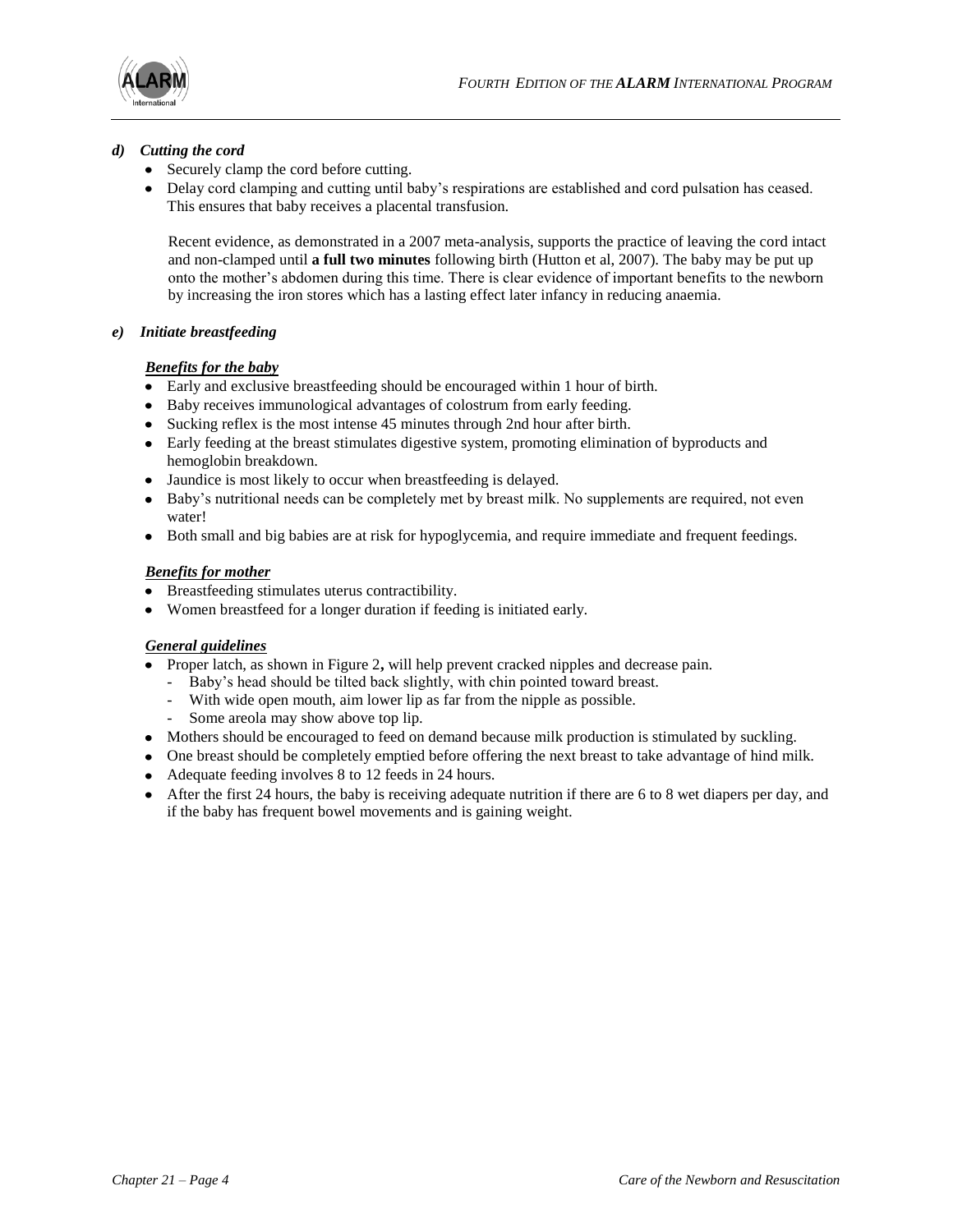



**Figure 2 - Positioning the baby at the breast**

# *Care of the breastfeeding woman*

- If cracked nipples occur, cover with expressed colostrum and allow to the nipple to air-dry. Do not use creams on nipples.
- If breasts are engorged, try a tight-fitting bra or wrap and use warm cloths or towels on breasts. Expressing a small amount of milk prior to a feed will alleviate some discomfort and allow a proper latch.
- Breastfeeding women need to increase their caloric and fluid intake to maintain lactation.
- Care for breastfeeding woman living with HIV
	- Maintaining healthy breasts is very important for women living with HIV. For the health of the woman and her baby, it is important to avoid:
		- Cracked nipples
		- Engorgement
		- Blocked ducts
		- Mastitis

All women should receive instruction about proper latching and positioning, feeding frequency, and adequate nutrition. The woman with HIV should receive additional emphasis on the signs and symptoms of blocked ducts and mastitis and when to seek health care.

#### *If breast milk is not available*

If the baby is able to tolerate milk, give:

- Formula prepared according to the recommendations on the container
- Goat's milk: Goat's milk is deficient in folic acid; supplement with 50 micrograms of folic acid per day

If the baby cannot tolerate milk, administer IV fluids. See under "Intravenous Fluid Management" in the section, Recognition and Management of the At-Risk Newborn, of this chapter.

#### *f) Perform newborn exam, including obtaining weight and measurements*

- Most parts of the newborn exam can be done in the mother's arms or at her bedside. Babies should not be removed from the mother's care unless absolutely necessary for treatment.
- Weighing and measuring the baby may be done when bathing the baby.
- Keep the baby warm by performing these activities in a heated space away from draughts. Dry and wrap the baby or return to the mother immediately.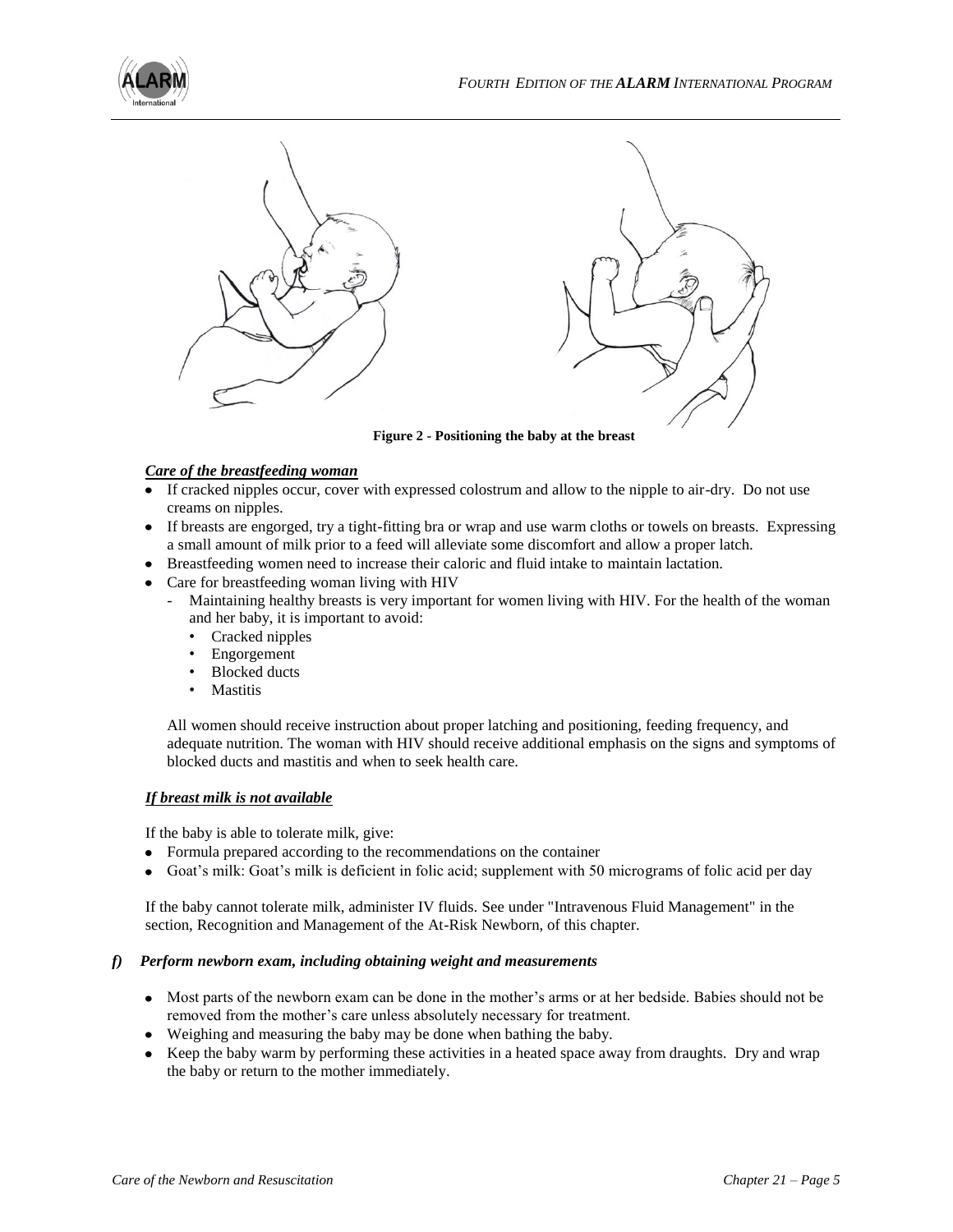

#### *g) Administer medications*

#### *Eye care*

Clean the eyes of all newborns with plain water. Apply eye treatment within 1 hour after birth.

- Prophylactic eye care can help prevent infectious conjunctivitis of the newborn in 85% to 90% of newborns.
- Neonatal ophthalmia is conjunctivitis with discharge  $\leq 4$  weeks after birth.
	- Most frequent within 2 to 5 days of birth
	- May result in corneal ulcer or permanent visual impairment if not treated
	- Infectious agents include:
	- Neisseria gonorrhoeae: Mother-to-child transmission rate of 30–40%
	- Chlamydia trachomatis: Mother-to-child transmission rate of 18–40%; 3–18% of newborns will have pneumonia.
	- Staphylococcus, *Streptococcus*, *Haemophilus*
- Prophylactic agents:
	- Tetracycline ointment 1%: Failure rate 0.012%
	- Erythromycin ointment 0.5%: Failure rate 0.005%
- Causes of prophylactic agent failure:
	- Administration after 1 hour
	- Use of inefficient chemical products
	- Irrigation after use
	- Improper application: The medication should be placed directly onto conjunctival sac by opening eyelids.

# *Preventing hemorrhagic disease: Vitamin K1*

- Vitamin K1: 1 mg should be given IM to help prevent hemorrhagic disease within 6 hours after birth.
- Every newborn with excessive bleeding should be treated as having possible sepsis.



**Figure 3 - Intramuscular injection**

# *HIV-exposed infants*

- Follow your local or national protocols for administration of appropriate antiretroviral medications to  $\bullet$ infants who have been born to HIV-positive mothers; ensure that the infant's family are able to access the appropriate drug regimen.
- Consult and refer the woman and her infant to the appropriate follow-up care before discharge; if possible, ensure the woman and her family are introduced to the care providers who will provide follow-up care before discharge. Facilitating the relationship between the woman, her infant, and the care providers increases the likelihood of the family returning for follow-up care.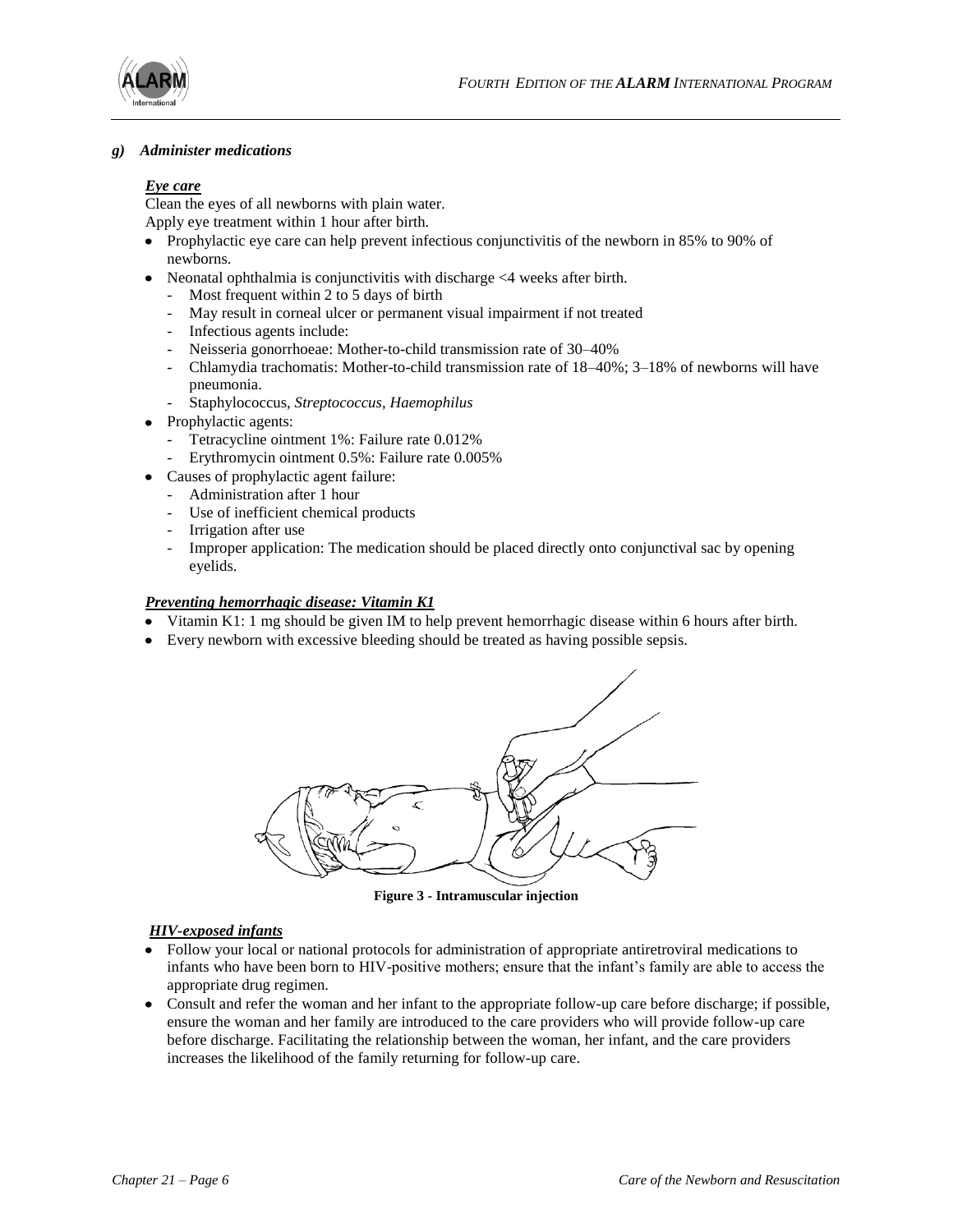

# *Infants exposed to other bloodborne pathogens*

- Follow your local or national protocols for administration of appropriate follow-up for who have been exposed to other blood-borne pathogens, such as hepatitis C. Ensure that the infant's family is able to access the appropriate drug regimen.
- Consult and refer the woman and her infant to the appropriate follow-up care before discharge; if possible, ensure the woman and her family are introduced to the care providers who will provide follow-up care before discharge. Facilitating the relationship between the woman, her infant and the care providers increases the likelihood of the family returning for follow-up care.

# *Immunization before discharge*

- Oral polio vaccine should be administered to all newborns
- Bacille Calmette-Guérin (BCG) in all populations at risk of tuberculosis
- Hepatitis B vaccine or immunizations, if indicated

If the mother has been diagnosed with tuberculosis and started treatment less than 2 months prior to delivery, before leaving the health care facility, she should be offered the follow-up care.

- Give 5 mg/kg isoniazid (INH) orally once a day for 6 months (1 tab = 200 mg).
- Delay BCG until INH treatment is completed, or repeat BCG.
- Reassure the mother that breastfeeding is a safe and preferred method of feeding her baby.
- Weigh baby every 2 weeks to monitor growth

# *h) Cleaning the baby*

- Vernix is a protective barrier and should not be wiped off at birth.
- Delay bathing for 24 hours, except when baby is born to an HIV positive mother.
- Bathe the baby of a woman who is HIV positive shortly after the birth.
- Prevent heat loss by performing the bath in a heated space away from draughts.
- Dry and wrap the baby or return it to the mother's chest immediately. Cover the head adequately to prevent heat loss.

# *i) Cord care*

- Cord stump should be kept clean and left uncovered to dry and fall off.
- Antiseptics do not need to be applied routinely.
- Educate the mother about cord care and possible signs and symptoms of infections of the cord stump.
- If symptoms of localised infection develop, use 1% gentian violet to treat.

# **Common Problems after Birth**

Most newborns who experience a difficult transition to extrauterine life will improve over a few hours. However, newborns with underlying pathology will deteriorate over time instead of improving. Health care providers should be aware that progressive worsening of symptoms indicates a baby who will require increasing levels of support to maintain stability.

# **Thermal instability**

- Cold stress can lead to metabolic acidosis, hypoglycemia, decreased surfactant production, and increased caloric requirements,
- Signs and Symptoms of Hypothermia:
	- Temperature <36.5°C, colour changes, decreased activity, feeding intolerance, apnea and bradycardia, grunting, increased respiratory rate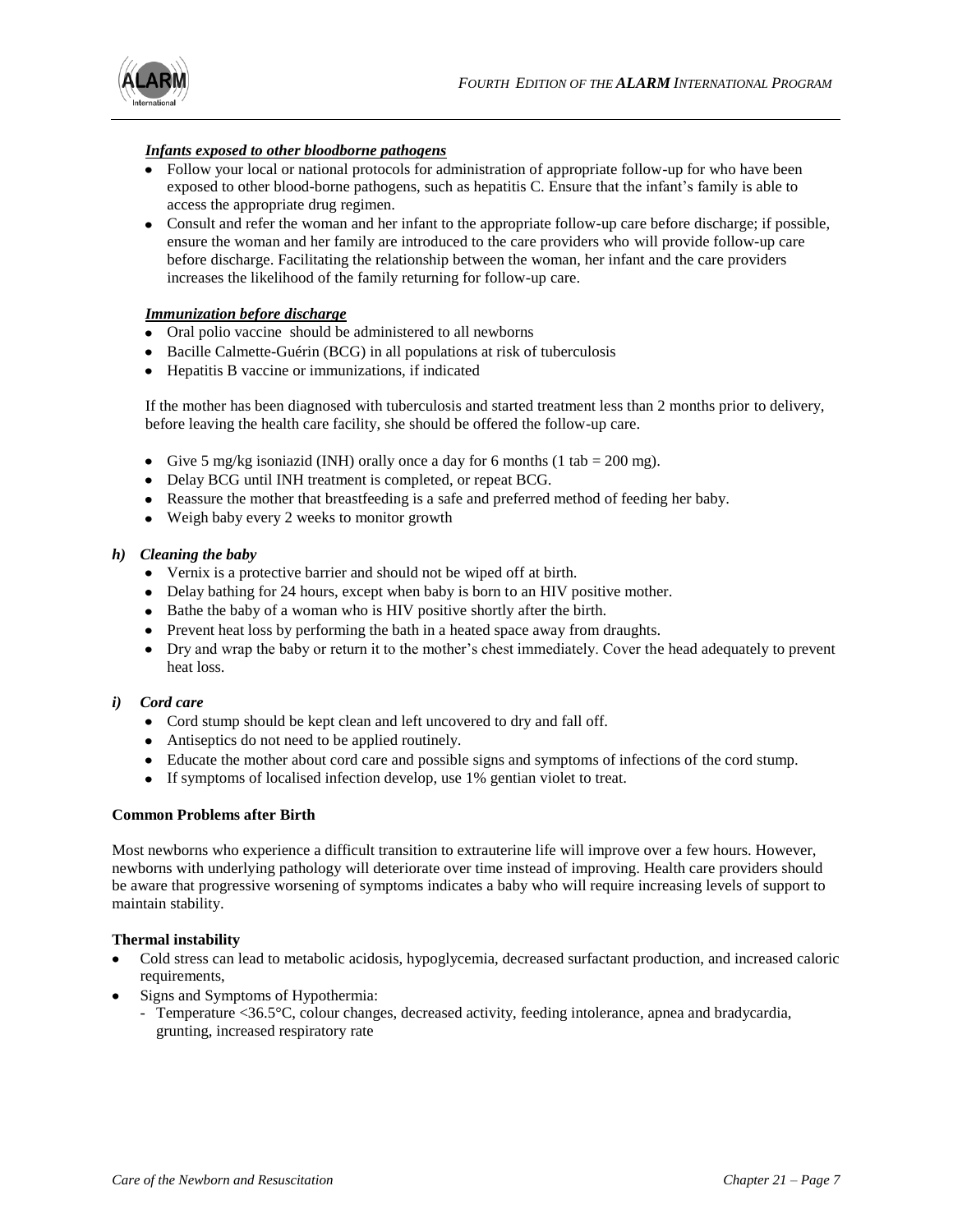

# **Adequate blood glucose levels**

- Symptoms of Hypoglycemia
	- Abnormal high-pitched cry, apnoea, cyanosis, poor feeding, hypothermia, vomiting, temperature instability, lethargy, hypotonia, jitteriness, poor tone, poor suck, seizures, tachycardia, tachypnoea
- Infants at Risk
	- Diabetic mother, birth weight >4,500 grams, birth weight <2,500 grams, prematurity, postmaturity, prolonged perinatal stress, sepsis, endocrine and metabolic disorders

#### **Adequate oxygenation**

At term, the fetal lung is filled with approximately 30ml/kg of an ultrafiltrate of fetal serum fluid. During and after birth, this fluid must be removed and replaced with air. Passage through the vagina or birth canal squeezes the thorax and 25–33% of fetal lung fluid is expelled. Over the next few hours, pulmonary capillaries and the lymphatics remove the remaining fluid. Babies born by elective cesarean section, where the woman did not labour, do not have the benefit of epinephrine present during labour; the baby is born with most of the fetal lung fluid present.

#### **Clearing the Airway**

- Routine suctioning is not recommended.
- Placing the baby prone and skin-to-skin on the mother facilitates drainage of gastric contents as well as residual upper airway secretions.
- If there is blood or meconium in the baby's mouth, suction to prevent aspiration.
- Use a bulb syringe to suction in the baby's mouth. Facilitate drainage by positioning the baby prone and skinto-skin on the mother's chest.
- Suctioning can cause a vagal response which can result in an increase in blood pressure, decrease in heart rate, vomiting and retching, and apnoea.
- Vigorous suctioning of the nares (nasal openings) with a catheter should be avoided because it can lead to oedema and respiratory distress.
- Gastric suctioning is also not recommended. The risk of gastric aspiration in the first hours of life is negligible if the infant is placed in the prone position.

# **Cyanosis and Oxygen**

A period of cyanosis lasting several minutes and transient dusky episodes during crying is considered a normal part of newborn transition. Persistent central cyanosis in room air or the need for supplemental oxygen after 2 hours of age represents an abnormal transition to extrauterine life.

# **Key Message**

1. Immediate care of the newborn consists of careful and systematic observation and assessment.

#### **Resources:**

- Essential Newborn Care. Family and Reproductive Health, Maternal and Newborn Health/Safe Motherhood Paediatrics Vol. 106 No.3, September 2000 pages  $1 - 16$ .
- Hutton EK, Hassan ES. Late vs Early Clamping of the Umbilical Cord in Full-term Neonates Systematic Review and Meta-analysis of Controlled Trials. JAMA. 2007;297:1241-1252.
- The Maternal and Neonatal Health Program: Building a Legacy for Improved Maternal and Newborn Care. A Review to Date January 2002.
- WHO. Managing Complications in Pregnancy and Childbirth: A guide for midwives and doctors. WHO Department of Reproductive Health and Research, 2002.Available from: [http://www.who.int/reproductive](http://www.who.int/reproductive-health/impac/mcpc.pdf)[health/impac/mcpc.pdf](http://www.who.int/reproductive-health/impac/mcpc.pdf)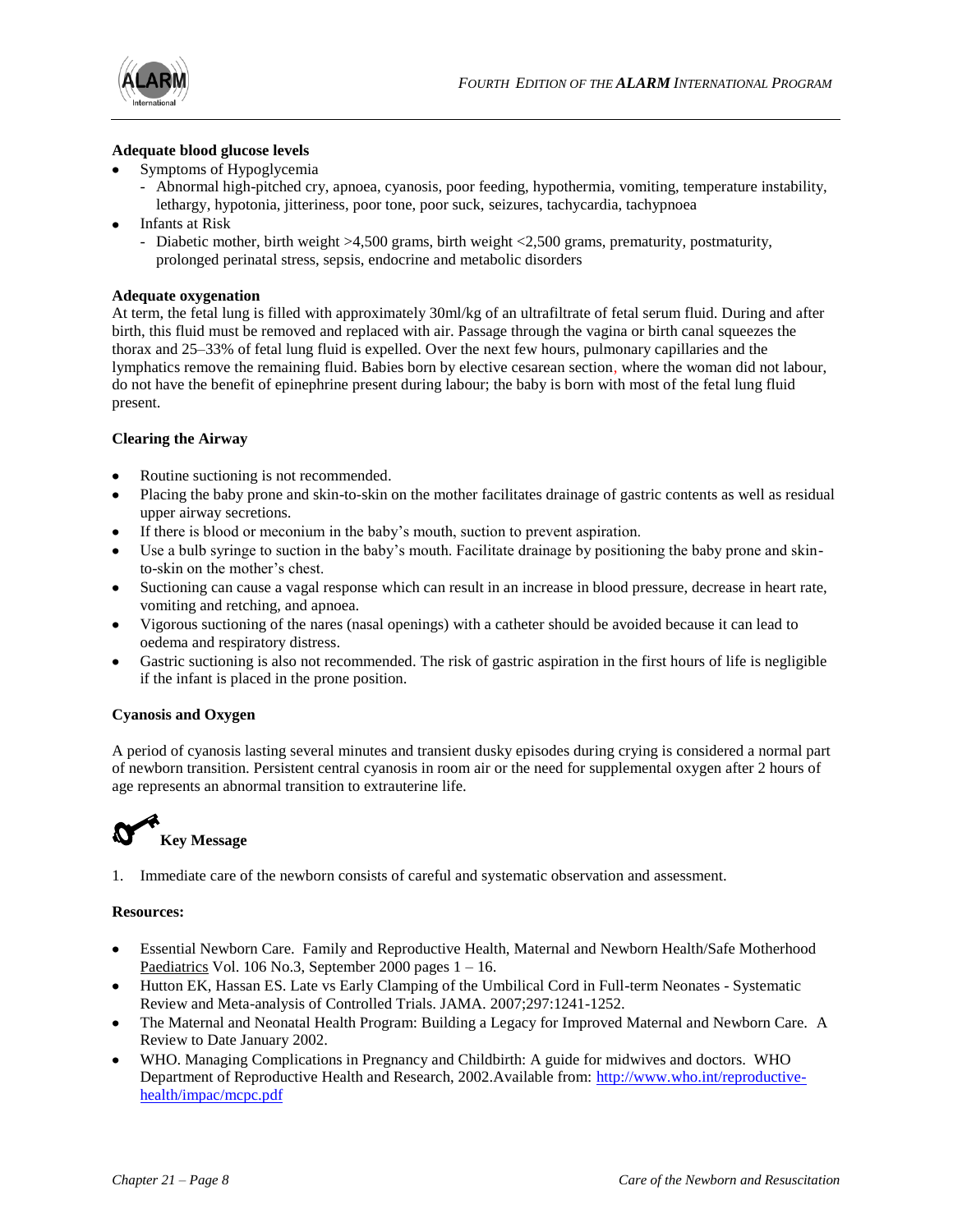

- World Health Organisation, The World Health Report. WHO: 2006. Most recent editions available from  $\bullet$ <http://www.who.int/whr/en/>
- World Health Organization. Basic Newborn Resuscitation: A Practical Guide. WHO: WHO/RHT/MSM/98.1,  $\bullet$ 1998
- World Health Organization. Estimates: Saving Newborn Lives. State of the world's newborns. Washington, DC:  $\bullet$ Save the Children Federation-US; 2001. p. 1–49.
- World Health Organization. Thermal Protection of the Newborn: A Practical Guide. WHO:  $\bullet$ WHORHT/MSM/97.2, 1997.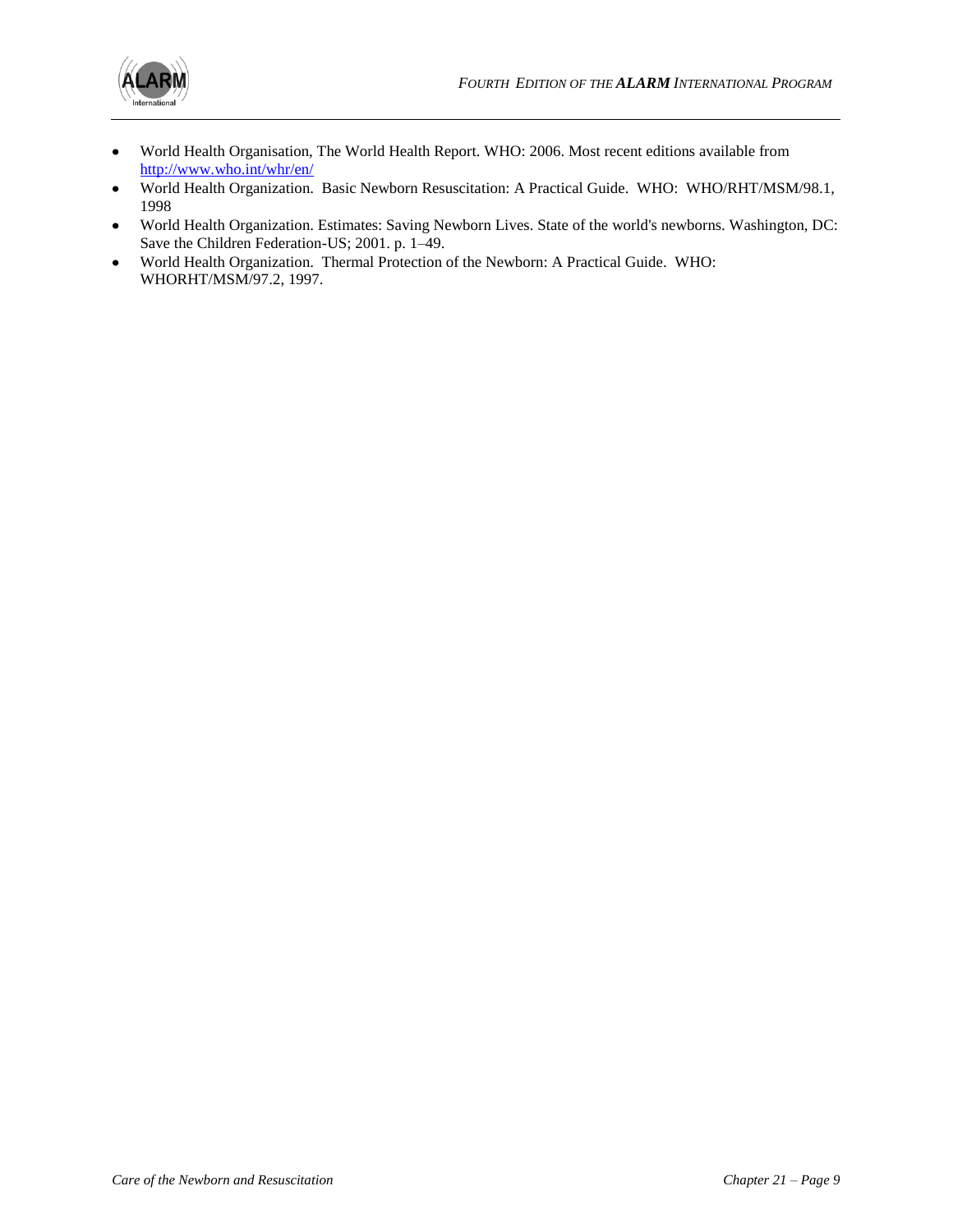

#### **NEWBORN RESUSCITATION**

# **Learning Objectives**

# **By the end of this section, the participant will:**

- 1. Recognize which babies require resuscitation.
- 2. Describe how to initiate resuscitation measures, including chest compressions.
- 3. Describe the signs and symptoms that suggest a baby needs ongoing special assistance.

#### **What is Necessary to Prepare for Resuscitation?**

- 1. Appropriate equipment
- 2. Skill to use equipment
- 3. Ability to recognize which baby needs resuscitation and chest compressions

#### **Which Baby Needs Resuscitation?**

#### **At the time of the birth, ask the following three questions. IF THE ANSWER IS NO FOR BREATHING OR TONE, THE BABY REQUIRES RESUSCITATION. IF THE BABY IS NOT TERM, THE BABY NEEDS EVALUATION/OBSERVATION AND POSSIBLE RESUSCITATION.**

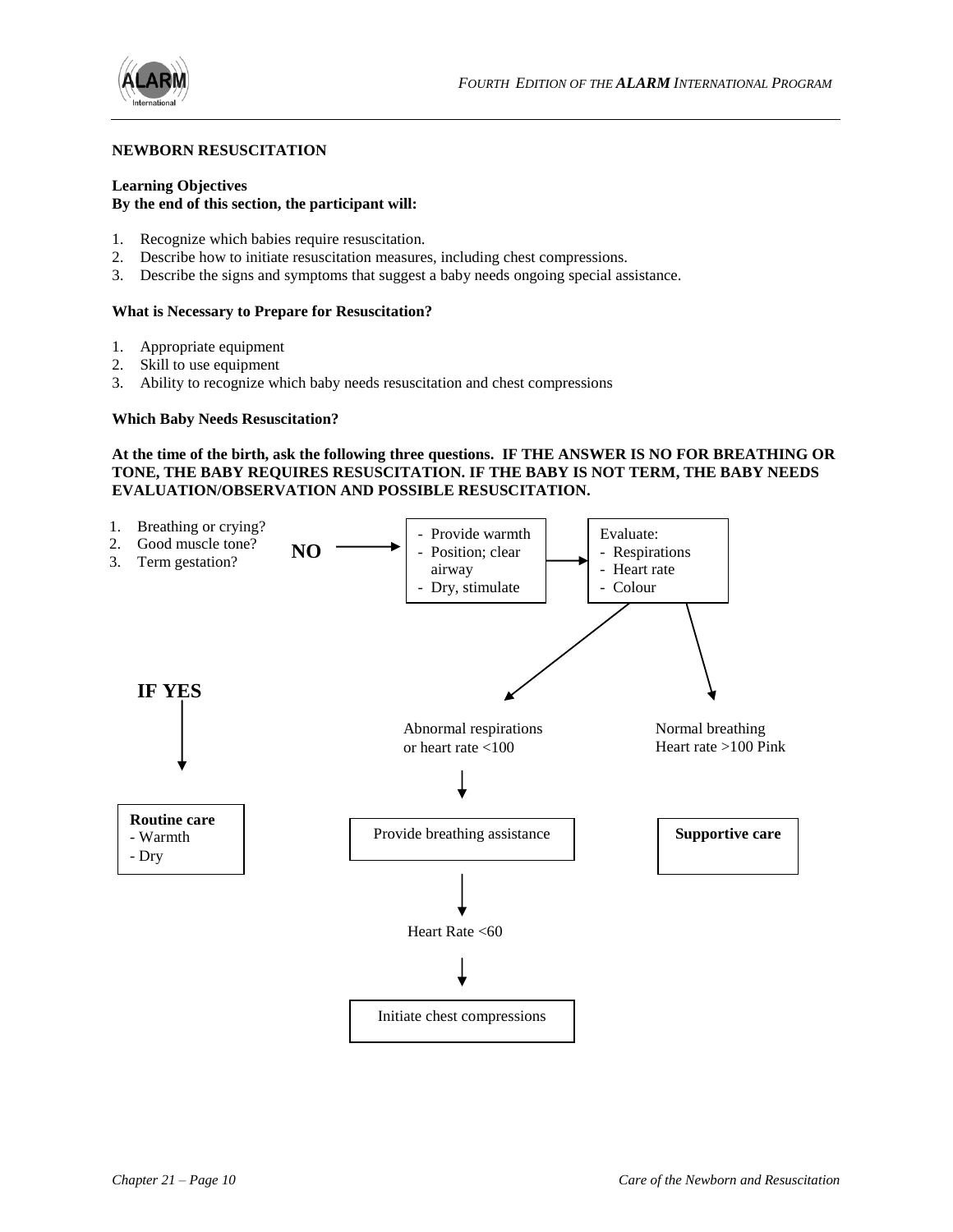![](_page_10_Picture_0.jpeg)

![](_page_10_Picture_1.jpeg)

#### **How to assess a baby**

Whether in the community or in a health-care facility initial assessments of the baby are the same. Assess the following:

**Breathing or Crying:** Breathing will be evident by watching the baby's chest rise. Normal rate of breathing (respiratory rate [RR]) is 40 to 60 breaths per minute. A vigorous cry also indicates breathing.

Abnormal breathing may be indicated by:

- Absence of breathing  $\bullet$
- Shallow respirations where the chest moves very little
- Gasping respirations: Extreme effort to inhale associated with a slow RR  $\bullet$
- **Muscle Tone:** Healthy term babies have a flexed position
- **Term Gestation:** A baby at term presents less risk. Information about the probable length of gestation is obtained by history or from the woman's chart

Additional evaluations to conduct during resuscitation:

- **Colour:** While recognizing that healthy babies may take several minutes to achieve adequate oxygen levels, the main area of the baby's body should be pink. Looking at the lips and mucous membranes, a dusky blue hue of lips and mucous membranes indicates central cyanosis, i.e. the baby is not getting enough oxygen. Babies may have bluish discoloration of hands and feet; this is acrocyanosis and is normal.
- **Heart Rate:** Normal heart rate (HR) 120–160 beats per minute (bpm) determined by auscultation of the heart or by holding the base of the umbilical cord where it attaches to the baby's abdomen with a thumb and forefinger. The pulsations felt in the cord are the baby's HR.

#### **How to provide resuscitation**

#### *Provide warmth*

- Consider use of a warmer (see Figure 4).
- Keep the delivery room warm:
- Temperature:  $25-28^{\circ}$ C (77-82.4 $^{\circ}$ F) - No fans or draughts
- Dry baby immediately, head first, then remove wet towel or cloth, replace with a clean dry towel or cloth
- Warm linen, including two towels, cloths, blankets, sheets, hat, and clothing for baby should be available.

![](_page_10_Picture_21.jpeg)

**Caring for baby under radiant warmer**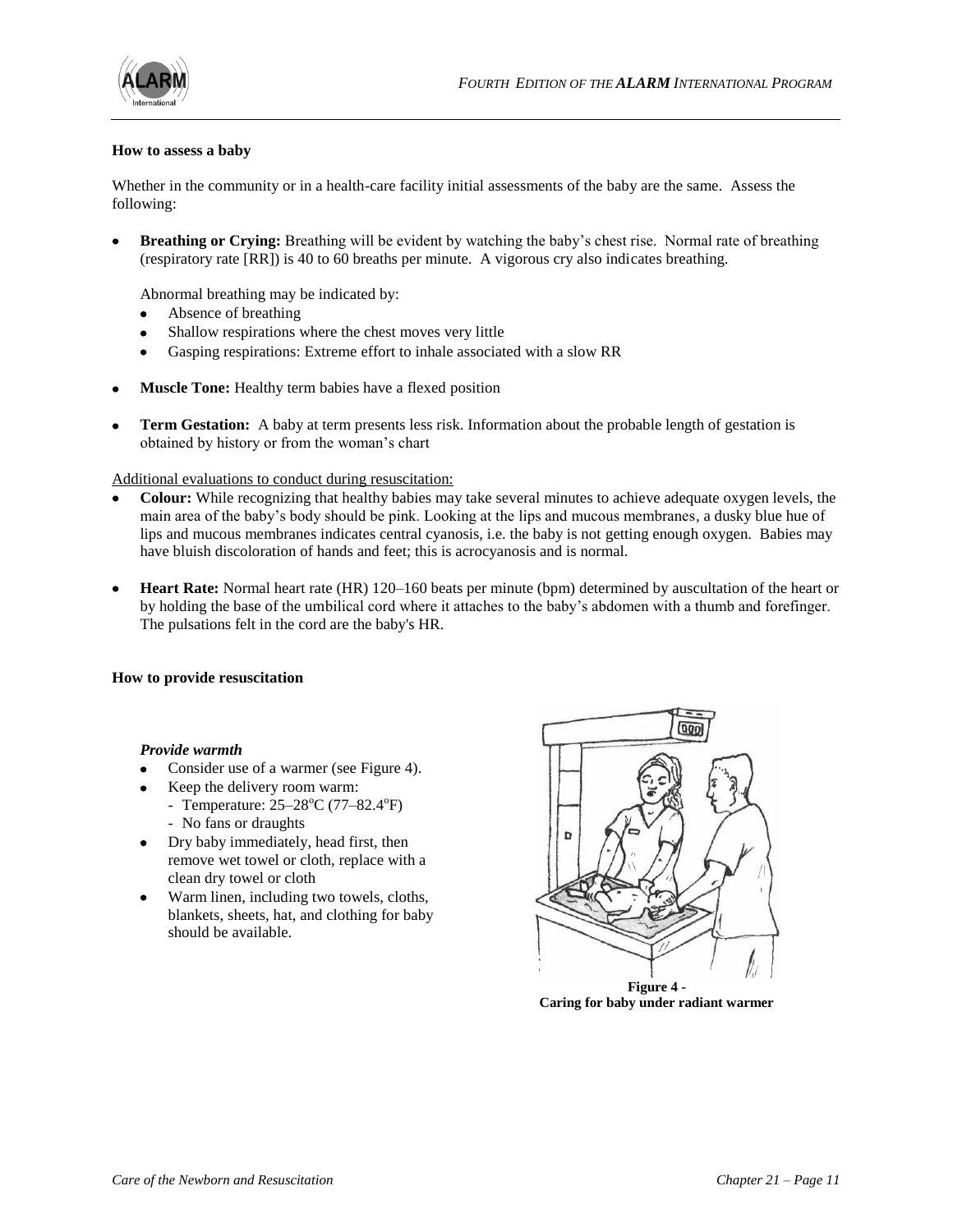![](_page_11_Picture_0.jpeg)

![](_page_11_Picture_2.jpeg)

**Figure 5 - "Kangaroo care"**

Consider "Kangaroo care": Even premature babies can maintain their temperature with skin-to-skin  $\bullet$ contact. Keeping a small or premature baby warm will help regulate breathing.

#### *Stimulate*

If the baby is not breathing

- Dry the baby.  $\bullet$
- Gently rub the back.
- Flick, slap, or stroke the baby's feet.  $\bullet$

![](_page_11_Picture_10.jpeg)

**Figure 6 - Drying the baby**

![](_page_11_Picture_12.jpeg)

**Figure 7 - Remove wet cloths and replace them with dry ones**

![](_page_11_Picture_14.jpeg)

**Figure 8 - Gently rub the baby's back (keep baby warm under radiant warmer or by using dry cloths to cover the baby)**

![](_page_11_Picture_16.jpeg)

![](_page_11_Picture_18.jpeg)

**Figure 9 - Flick the sole of the baby's feet Figure 10 - Gently slap the sole of the baby's foot**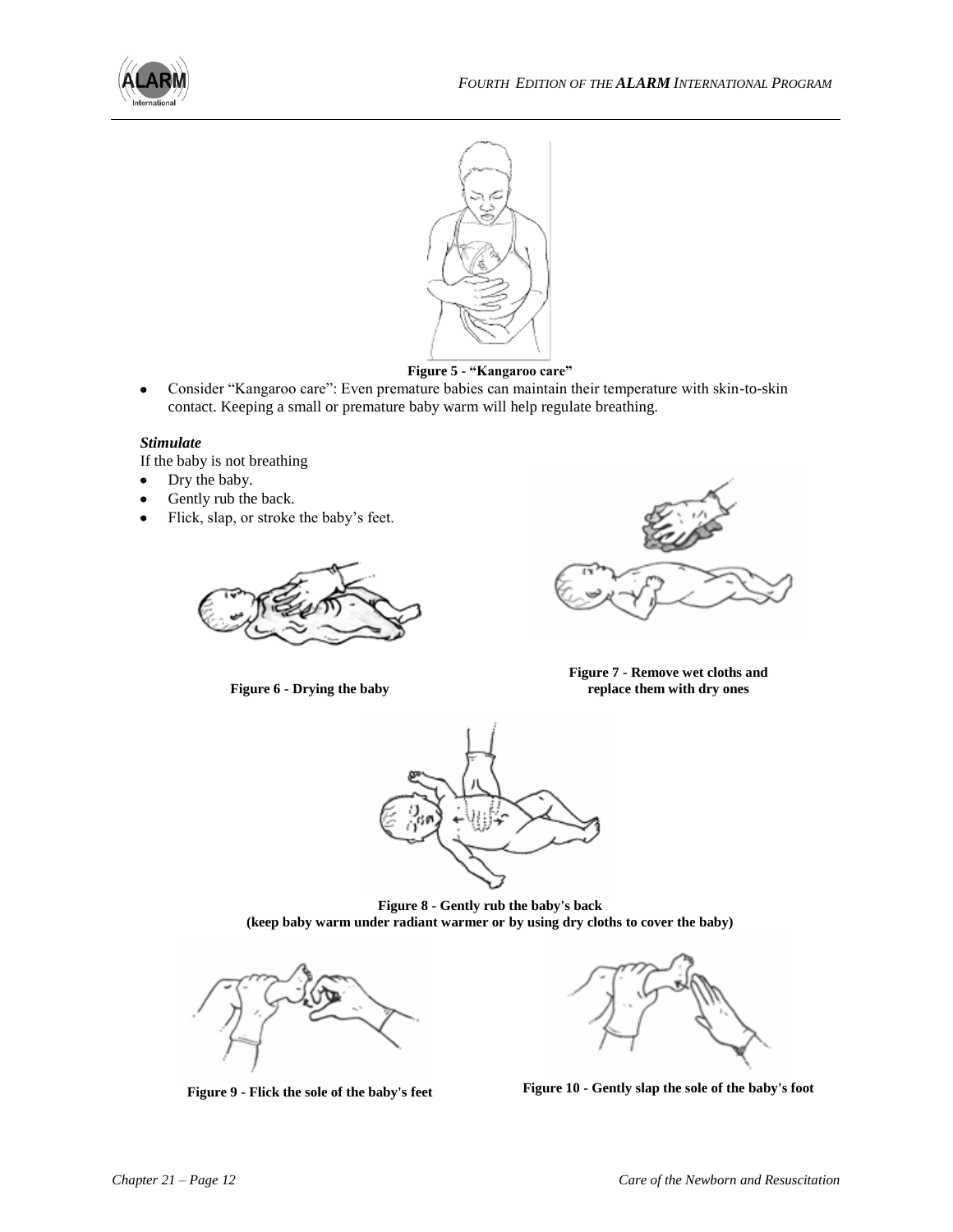![](_page_12_Picture_0.jpeg)

# *Open the airway*

- Place the baby on her or his back;
- Position the baby's head in a slightly extended position to open the airway (the neck should not be as  $\bullet$ extended as for adults). A rolled up piece of cloth under the baby's shoulders may be used to extend the head.

![](_page_12_Figure_5.jpeg)

**Figure 11 - Positioning the baby to open the airway**

#### *Suction*

- Routine suctioning should be avoided.  $\bullet$
- Deep suctioning may cause bradycardia.
- Suction the mouth and nostrils if the baby is having difficulty breathing.  $\bullet$

![](_page_12_Figure_11.jpeg)

![](_page_12_Figure_12.jpeg)

**Figure 12 - Suctioning technique**

- **Remember the mouth is to be suctioned before the nose.**   $\bullet$
- If there is no bulb syringe or suction catheter available, wipe the baby's mouth gently with a cloth and place the baby on its side.

#### *Initiating ventilation*

# *Using a bag and mask*

Indication:

- $\bullet$ Not breathing
- HR <100 bpm  $\bullet$

# Equipment:

- Self-inflating bag
- Infant mask
- Ensure equipment is functional before using; get into a routine of checking equipment before each birth. $\bullet$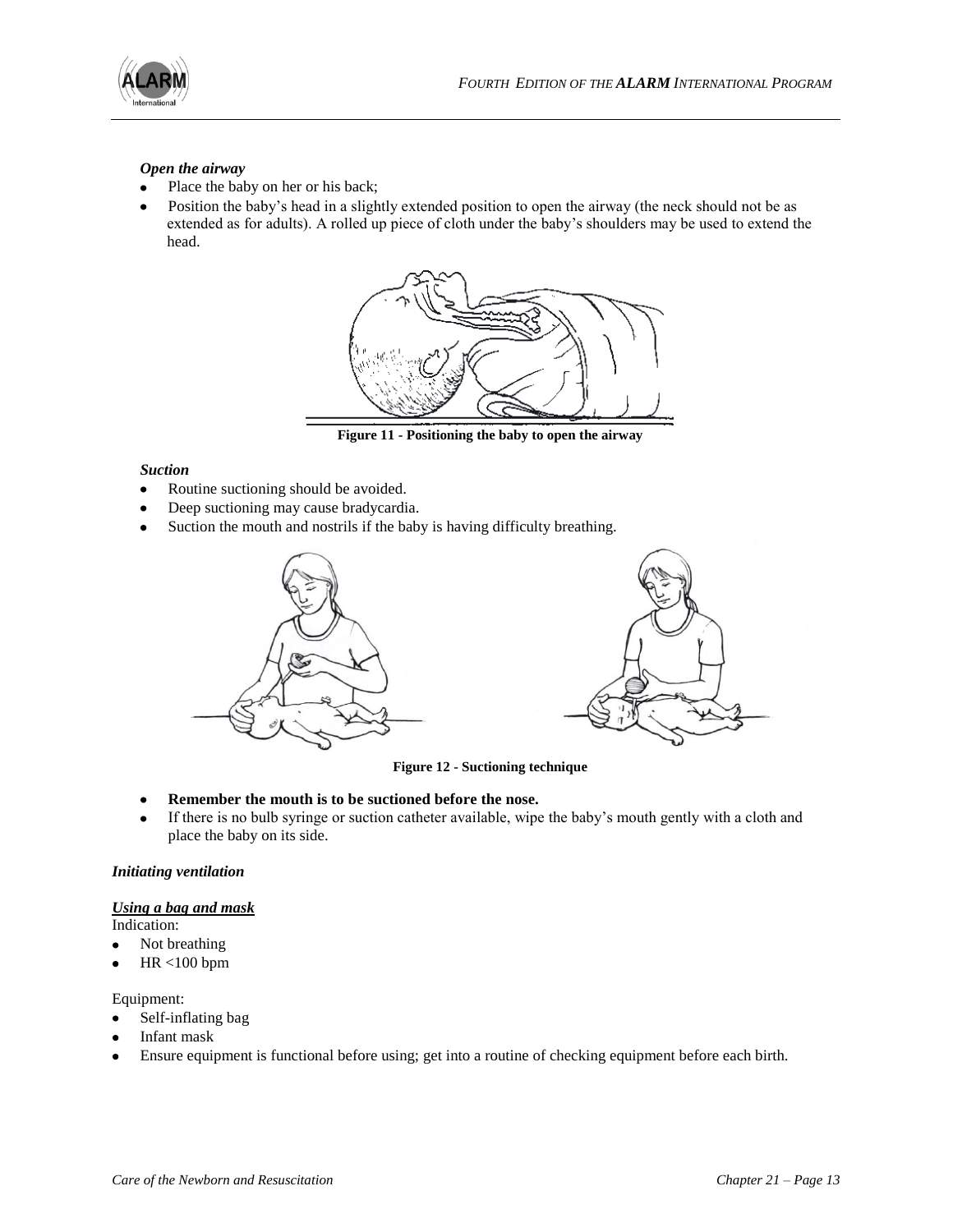![](_page_13_Picture_0.jpeg)

![](_page_13_Picture_2.jpeg)

**Figure 13 - Correct size and position of mask**

Technique:

- Position baby's head with open airway (slight extension).
- Cover mouth and nostrils with mask.

![](_page_13_Picture_7.jpeg)

![](_page_13_Picture_8.jpeg)

**Figure 14 - Correct bag and mask ventilation Figure 15 - Inadequate seal of mask on face**

With one hand gently squeeze bag 40 to 60 times per minute while holding the mask with the other hand

- Watch for chest movement and if NO movement:
- Check the mask seal and ensure that it is covering mouth and nose.
- Reposition the head.
- Reapply the mask.
- Check for blocked airway, and suction if necessary.
- Continue bag and mask ventilation.

# *Using a tube and mask*

 $\bullet$ 

- Position baby's head with open airway (light extension).
- Cover mouth and nostrils with mask, ensuring a good seal.
- Breathe 40 to 60 times per minute into the tube by blowing  $\bullet$ into it.
- Watch for chest movement, if NO movement:
	- Check the mask seal and ensure that it is covering mouth and nose.
	- Reposition the head.
	- Reapply the mask.
	- Check for blocked airway, and suction if necessary.
- Continue tube and mask ventilation.

![](_page_13_Picture_28.jpeg)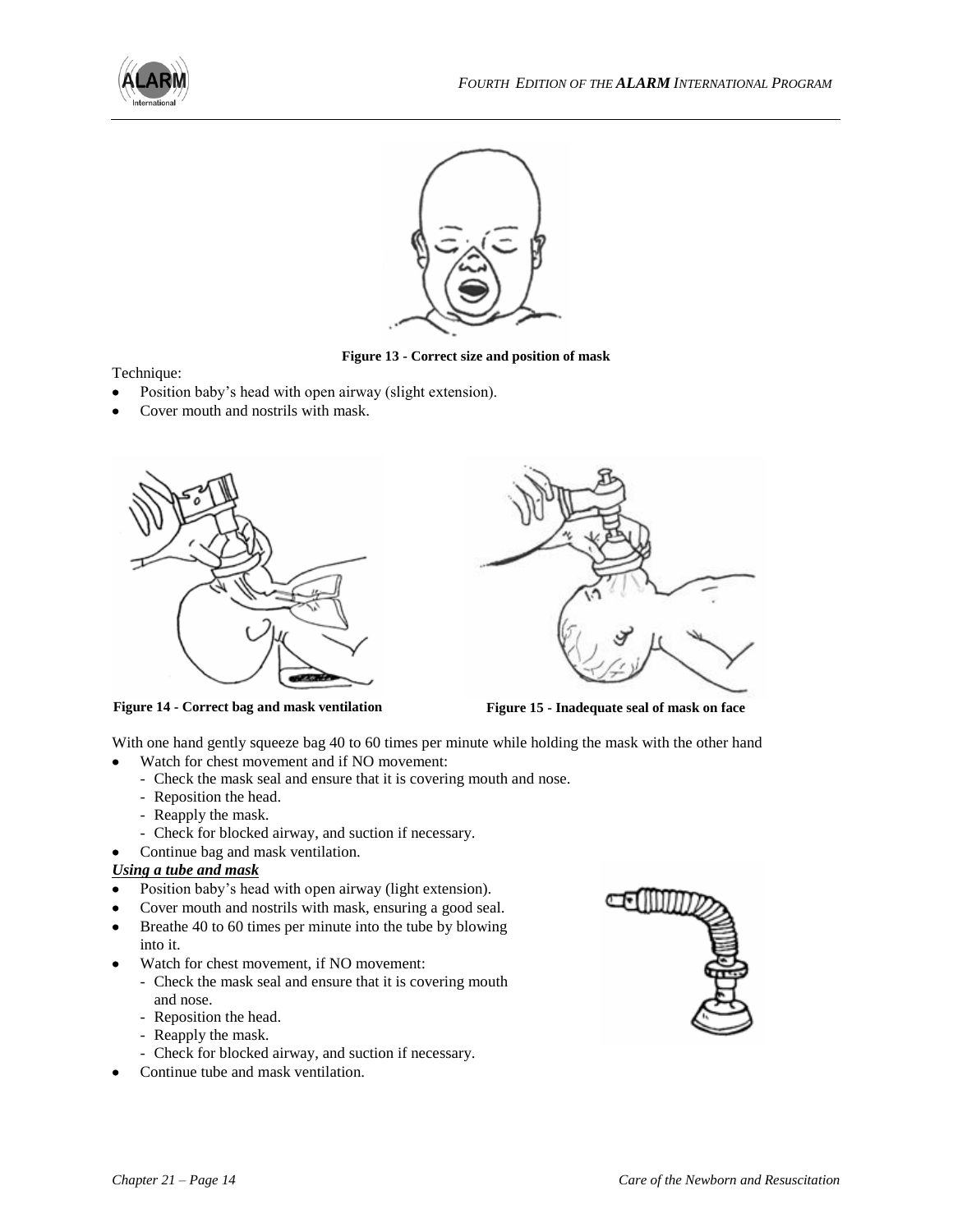![](_page_14_Picture_0.jpeg)

![](_page_14_Figure_2.jpeg)

**Figure 16 - Two correct positions for visualizing chest movement during assisted ventilation**

# *Technique of assisted ventilation*

- Assisted ventilation should be performed for 1 minute, then stopped. Quickly assess if the newborn is breathing spontaneously.
	- If breathing is normal (30–60 breaths per minute) and there is no indrawing of the chest and no grunting for 1 minute, no further resuscitation is needed. Proceed with initial care of the newborn.
	- If the newborn is not breathing or the breathing necessary. is weak, continue ventilating until spontaneous breathing begins.
	- If the newborn starts crying, stop ventilating and continue observing breathing for 5 minutes after crying stops.
		- If breathing is normal (30–60 breaths per minute) and there is no indrawing of the chest and no grunting for 1 minute, no further resuscitation is needed. Proceed with initial care of the newborn.
		- If the frequency of breathing is <30 breaths per minute, continue ventilating.
		- If there is severe indrawing of the chest, ventilate with oxygen, if available. Arrange to transfer the baby to the most appropriate service for the care of sick newborns.
- If the newborn is not breathing regularly after 20 minutes of ventilation:
	- Transfer the baby to the most appropriate service for the care of sick newborns.
	- During the transfer, keep the newborn warm and continue ventilation, if necessary.
- If there is no gasping or breathing at all after 20 minutes of ventilation, stop ventilating; the baby is stillborn. Inform the woman and her family. Provide emotional support to the family. Refer to appropriate after care. Initiate newborn death audit process.

# *Use of oxygen*

When using oxygen, remember:

- Supplemental oxygen should only be used when the baby is having difficulty in breathing or if there is cyanosis.
- If the baby is having severe indrawing of the chest, is gasping for breath or is persistently cyanotic, increase the concentration of oxygen by using a nasal catheter, nasal prongs, or an oxygen hood.

**Note:** *Assisted ventilation can save the life of many newborns if performed adequately and without delay*

# *When to Proceed to Chest Compressions*

Most babies needing help at birth will respond to assisted ventilation with an increase in their HR, followed quickly by normal breathing. In some cases, chest compressions become necessary. Chest compressions push blood that has been oxygenated (by the bag and mask ventilations) from the left ventricle of the baby's heart into the ascending aorta to perfuse the coronary arteries. Once that blood has reached the coronary arteries, the heart will push the oxygenated blood out into the baby's body.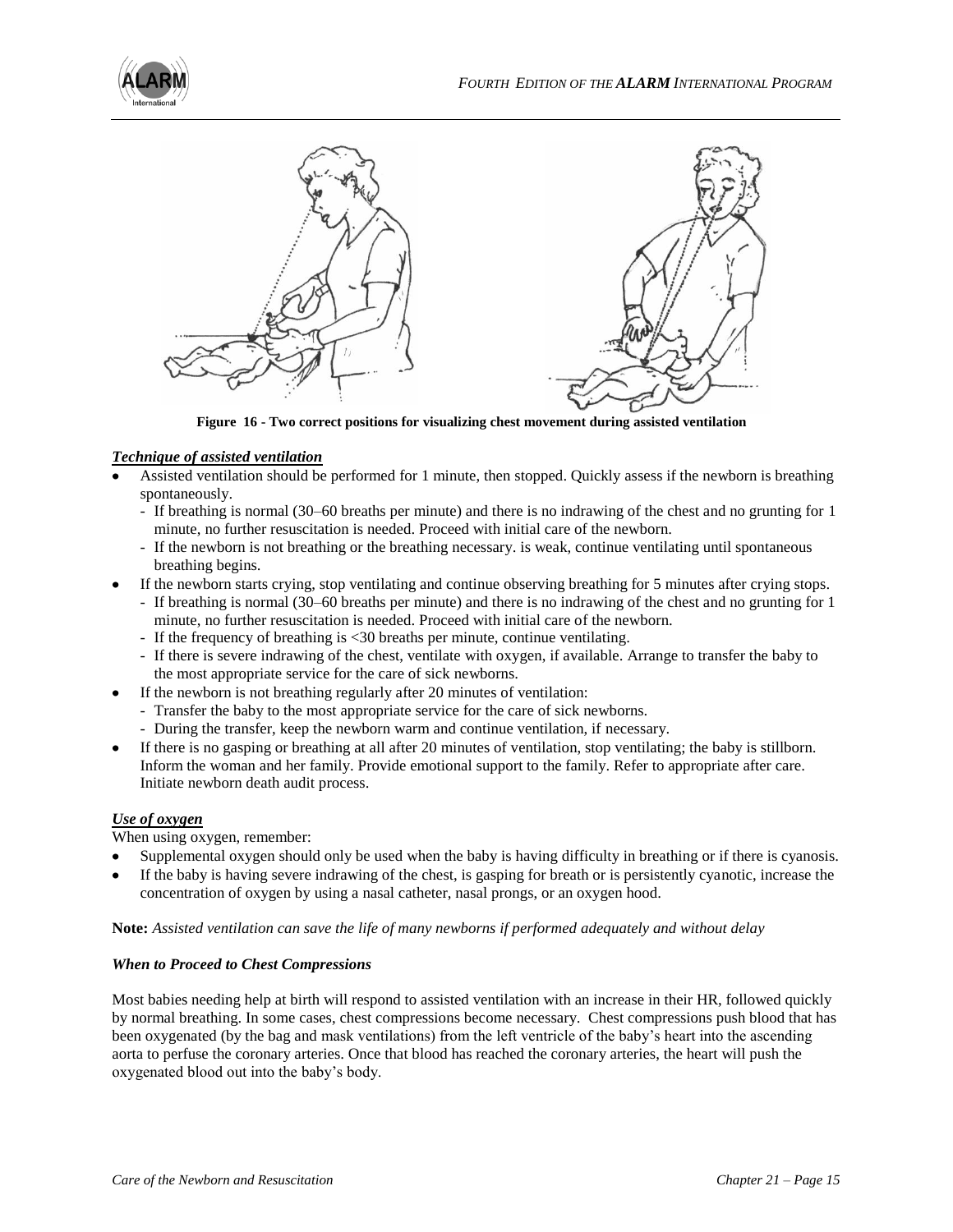![](_page_15_Picture_1.jpeg)

After having provided assisted ventilation for more than 1 minute, stop to assess the baby's HR. The best way to do this is to either palpate the base of the umbilicus where it joins the baby's abdomen or to auscultate the baby's chest. Count the HR for 6 seconds and multiply by 10 to give a rate per minute.

If the baby's HR  $\leq 60$  bpm, begin chest compressions.

- Ideally, two health care providers work together to combine assisted ventilation with chest compressions, as shown in Figure 17.
	- One health care provider continues with assisted ventilation
	- A second health care provider initiates chest compressions.
	- The most effective method of delivering chest compression is to grip the chest in both hands in such a way that the two thumbs can press on the lower third of the sternum, just below an imaginary line joining the baby's nipples, with the fingers over the spine at the back.
	- Compress the chest quickly and firmly, reducing the anteroposterior diameter of the chest by about one-third.
	- After each third chest compression, the second health care provider pauses so that the other health care provider can provide one ventilation, i.e. the rate of chest compressions to ventilations is 3:1. To put this is verbal form: one and two and three and breathe. If you say this out loud as you compress the heart, your timing will be approximately correct. Each cycle of three compressions to one ventilation should take about 2 seconds.
	- Pause after 30 seconds, and assess for any changes in the baby's HR and RR.
	- If the HR is  $\geq 60$ , stop chest compressions and continue with assisted ventilation until the RR  $\geq 30$ /min. Observe the condition of the newborn carefully (HR, RR, tone, coloration).
	- If the HR  $\geq$ 60/min and RR  $\geq$ 30/min, you should stop both assisted ventilation and chest compressions, and observe the baby's condition.
	- Transfer the baby to the most appropriate service for the care of sick newborns if available in the facility. If no specialized service is available on site, consider referral, and transfer to higher-level care facility.
- The second method of chest compressions may be used if you are the sole health care provider at the delivery, as shown in Figure 18.
	- Stand to one side of the baby.
	- Using two fingers press down firmly on the lower third of the sternum, just below an imaginary line joining the baby's nipples.
	- Depress the chest quickly and firmly, reducing the anteroposterior diameter of the chest by about one-third.
	- After each third compression, pause and provide the baby with one ventilation.
	- Proceed as described above pausing to reassess changes in the baby's well-being.

![](_page_15_Figure_20.jpeg)

![](_page_15_Picture_21.jpeg)

**Figure 17 - Two person method Figure 18 - Single provider option**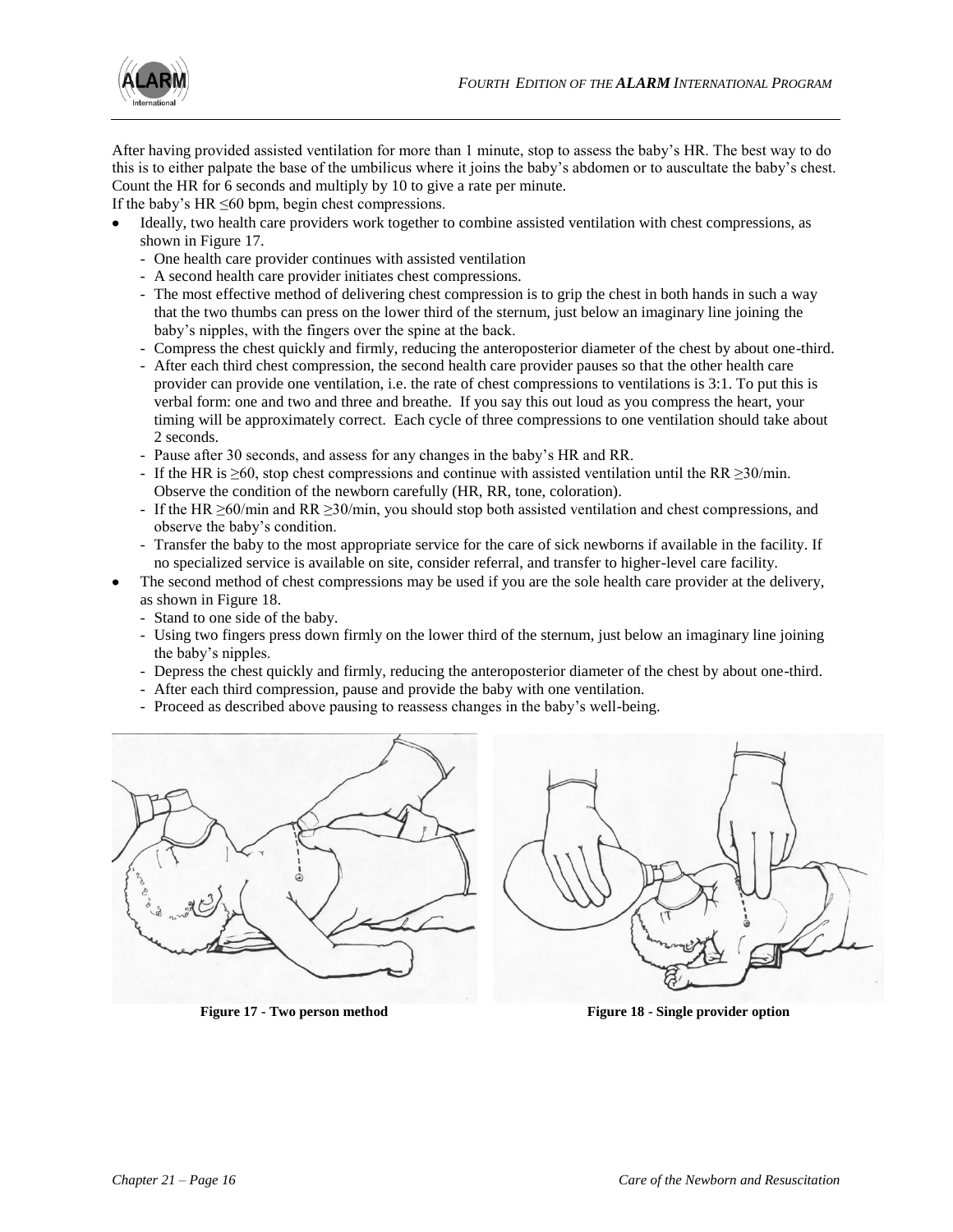![](_page_16_Picture_0.jpeg)

# **When Does the Baby Require Continuing Observation and Additional Attention?**

A baby with any of the following danger signs will require additional assessment. Continued observation may result in consultation, referral, and or transfer of care to a higher level of care, inside the same health care facility or to another health care facility with specialized newborn care services.

#### **Danger signs**

- Ineffective breathing or laboured breathing: RR >60 breaths per minute  $\bullet$
- HR <100 bpm
- Cyanosis (blue coloured skin)  $\bullet$
- $\bullet$ Pale, mottled, or gray skin
- Abnormal tone
- **Jitteriness**  $\bullet$
- $\bullet$ Seizures
- Cool or warm baby  $\bullet$
- Not feeding  $\bullet$
- At risk for infection  $\bullet$

#### **Documentation**

See the Neonatal Resuscitation Program 2006 Flow Diagram in Appendix 1 that may be used to both document and to assess the quality of care and resuscitation measures for the newborn.

![](_page_16_Picture_17.jpeg)

# **Key Messages**

- 1. All health care providers present at delivery should possess the basic competencies in newborn care and resuscitation, including chest compressions.
- 2. Continued follow-up of the newborn post resuscitation is required to prevent potential deterioration of the baby's condition.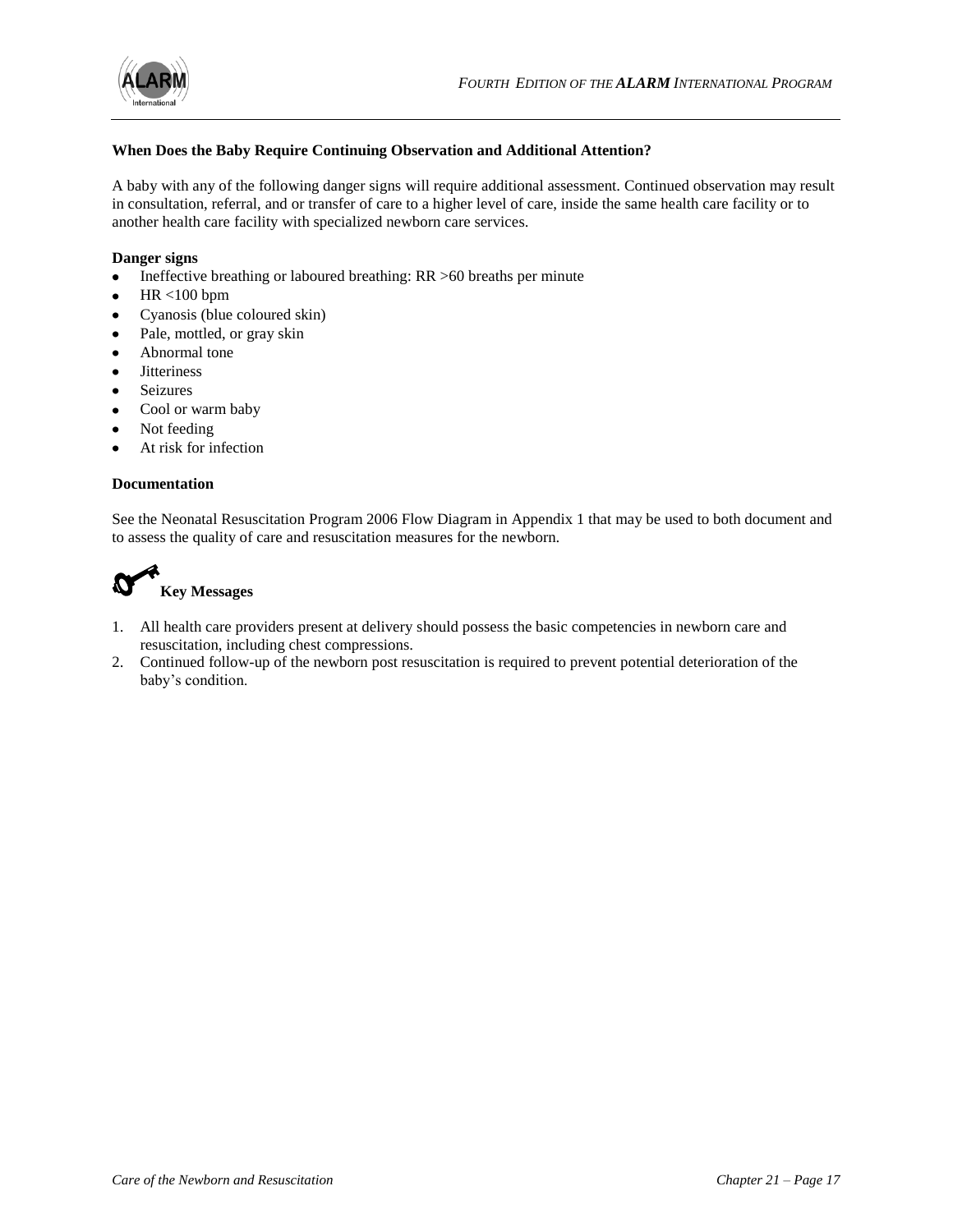![](_page_17_Picture_1.jpeg)

# **RECOGNITION AND MANAGEMENT OF THE AT-RISK NEWBORN**

# **Learning Objectives By the end of this section, the participant will:**

- 1. Identify the high-risk neonate at birth.
- 2. Recognize the danger signs present at delivery and in the early neonatal period.
- 3. Relate the main danger signs to the most common neonatal problems.
- 4. Determine the appropriate management of a baby presenting with danger signs.

#### **Recognizing Danger Signs**

The danger signs are signs and symptoms identified from historical facts of the mother, the pregnancy, the delivery, and the neonatal period, as well as physical findings on the baby, which indicate that he/she may be in trouble and need urgent evaluation.

#### **A. Maternal History**

Maternal fever, untreated maternal infection Maternal HIV, TB, syphilis, malaria Incomplete maternal immunization status (especially tetanus)

#### **B. Delivery History**

Prolonged rupture of membranes Prolonged labour Bleeding Unclean delivery Foul amniotic fluid or vaginal discharge Need for neonatal resuscitation

#### **C. Assessment of the Newborn**

The danger signs that a baby may present can be classified according to the main organ system involved, but **remember**: signs and symptoms of disease are non-specific during the neonatal period.

#### **1. General features**

- $\bullet$  Weight: A small baby weighs  $\lt$ 2,500 grams at term
- Gestational age: A premature baby is born more than 3 weeks early, but those at higher risk are usually born  $\geq 6$  weeks early
- More than one baby: There is a trend toward smaller babies and/or more prematurity in multiple gestations.
- $\bullet$ Congenital anomalies: There can be abnormal physical features or internal malformations. The spectrum goes from minor—not life-threatening, not requiring immediate intervention—to severe lethal conditions requiring compassionate care.
- Temperature:
	- Normal axillary temperature: 36°C to 37°C
	- Abnormality of temperature: too low, too high, or unstable
- After the first day of life, a healthy baby should feed 8 to 12 times a day. The baby should wake up for feeding and show an interest in feeding.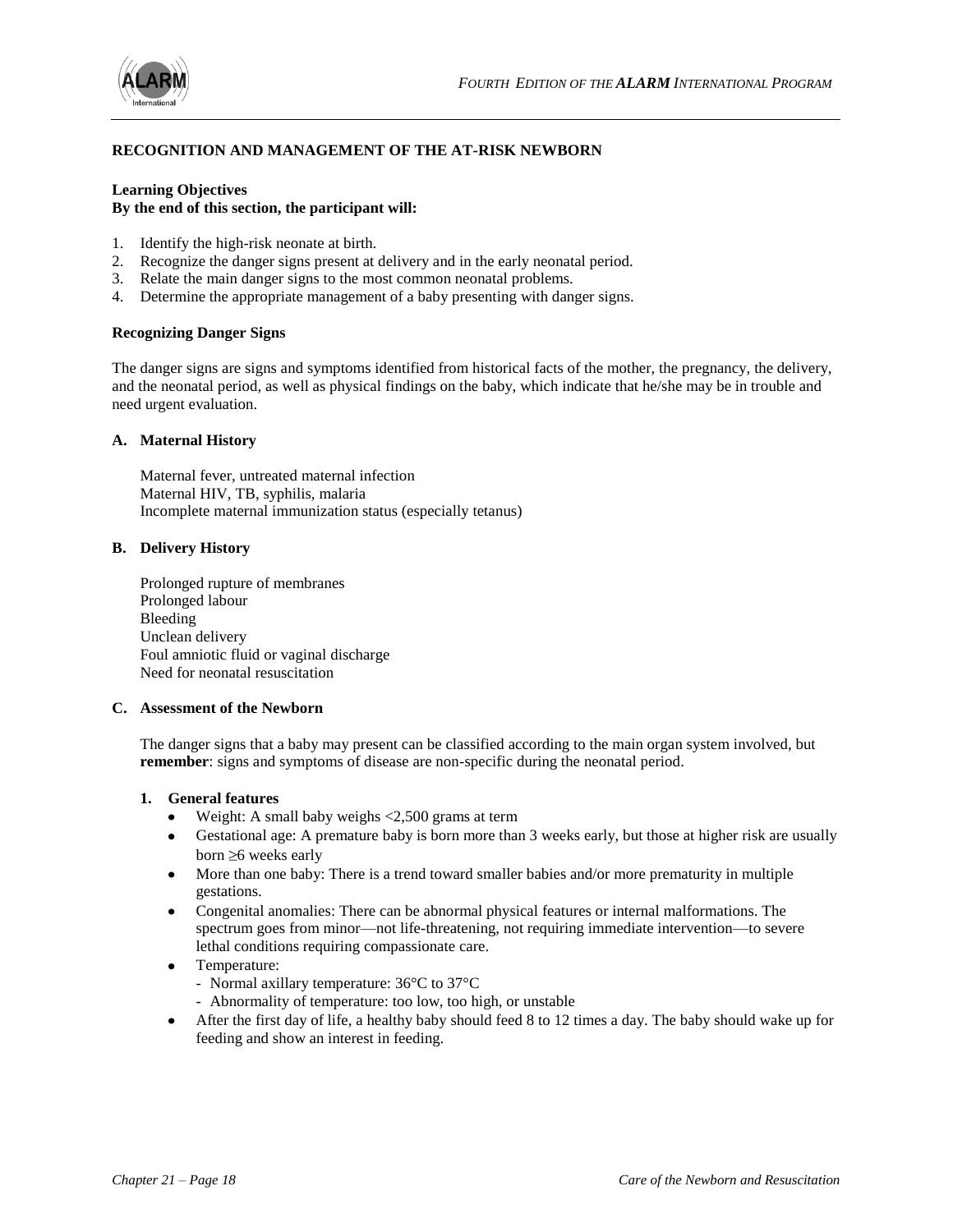![](_page_18_Picture_1.jpeg)

#### **2. Specific assessment**

#### *Respiratory system*

- Normal RR: 40 to 60 breaths per minute in a quiet baby
- Normal respiratory pattern: Easy chest and abdominal wall motion
- Abnormalities:
	- RR too fast (tachypnoea), too slow, or irregular
	- Respiratory pauses and apnoea. An apnoeic spell is a respiratory pause greater than 15 to 20 seconds, or less if the heart rate (HR) drops or the baby's colour changes (i.e. cyanosis)
	- Laboured breathing: with effort, creating inward movement of the muscles in the neck and between the ribs (retraction), and/or a moaning sound during breathing (grunting)
	- Bluish colour of skin and oral mucosa (cyanosis)

#### *Cardiac system*

- Normal HR: 120 to 160 beats per minute (bpm). It is not uncommon for the HR to be more than 160  $\bullet$ bpm for short periods of time during the first few days of life, especially of the baby is crying or in pain. The HR is assessed by counting the femoral or the brachial pulsations or by auscultation. The HR of a baby is faster than that of the mother.
- Abnormalities:
	- HR too slow or bradycardia (slower than maternal HR), or too fast or tachycardia
	- Weak pulses: Difficult to feel
	- Poor skin colour: Pale, mottled (lacy, bluish skin pattern), cyanosed
	- Poor skin perfusion: Measured by the capillary refill, or time it takes for the skin to return to its normal colour after the pressure applied to the skin (limb, chest) by a finger is released. The normal value is 3 seconds or less.

#### *Neurologic system*

- Normal newborn: A term baby usually lies on his back with elbows, hips, and knees flexed (normal muscle tone). A healthy baby moves (extends arms and legs) spontaneously and symmetrically. The baby reacts and withdraws from pain. When a healthy baby cries, the cry is vigorous and sustained. The baby sucks forcefully.
- Normal premature baby: Muscle tone compared with a term baby is decreased.

![](_page_18_Picture_21.jpeg)

![](_page_18_Picture_23.jpeg)

**Figure 19 - Normal tone in term infant Figure 20 - Normal tone in premature infant**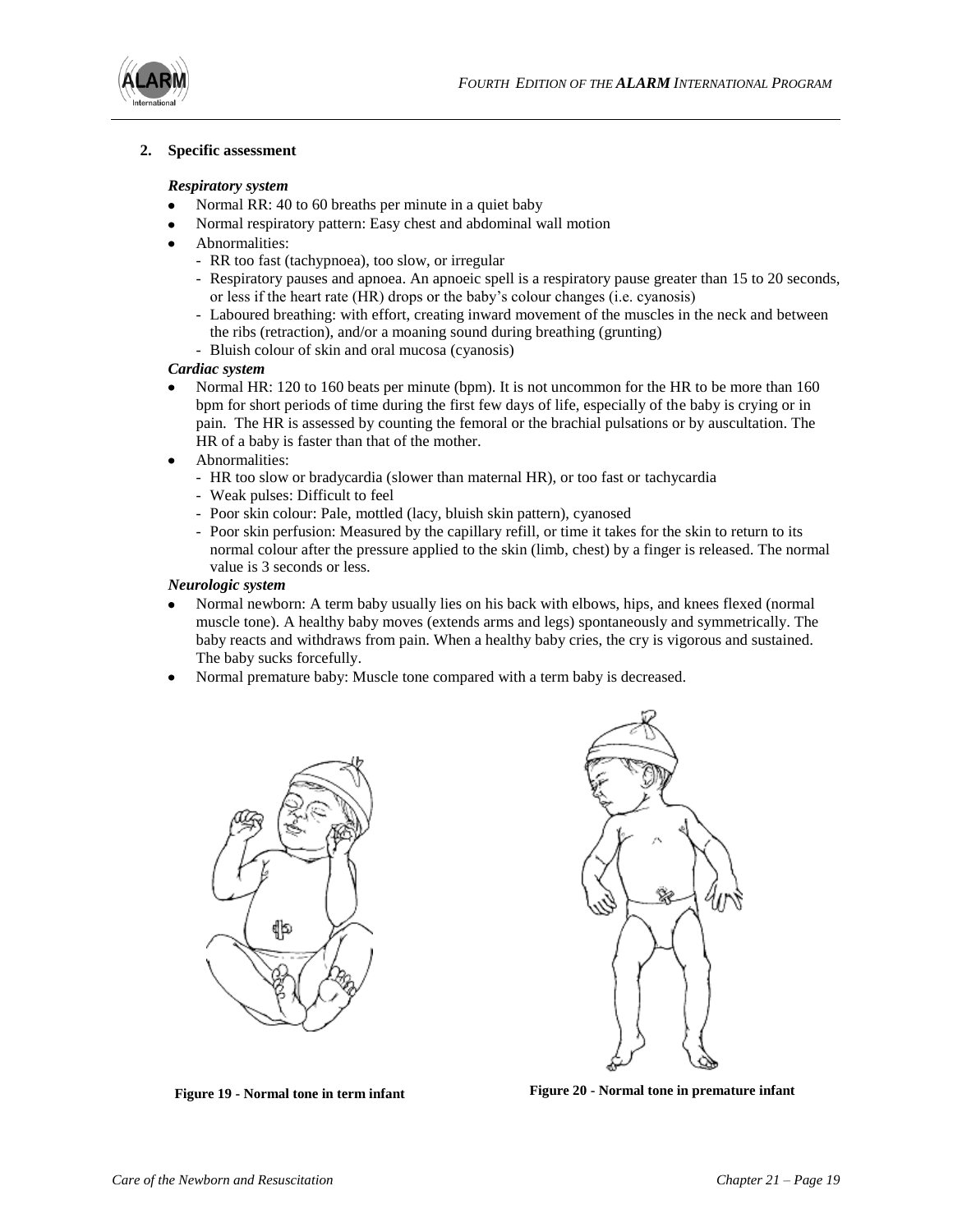![](_page_19_Picture_1.jpeg)

# *Abnormalities*

- Abnormalities of movement
	- Seizures: Rhythmic movements of one or more limbs, or of facial muscles, that cannot be stopped by touch
	- Tremors: Rapid shaking movement of a limb that can be stopped by touch
	- Jitteriness: Excess movement
- Abnormality of muscle tone: A baby may be stiff (hypertonia) or flaccid (hypotonia).
- Irritability: The baby cries a lot and cannot be consoled.
- $\bullet$ Lethargy or lack of spontaneous activity
- Poor sucking reflex or no interest in sucking
- Abnormal cry: The baby cries a lot or has a weak cry.
- Abnormal fontanel: The fontanel is the soft spot on the head. A firm or bulging fontanel is usually a  $\bullet$ sign of meningitis. A depressed fontanel is a sign of dehydration.

# *Skin abnormalities*

- Jaundice: Yellow discoloration of the skin, sclera (white part of the eye), and mucous membranes. Most babies develop some level of mild jaundice in the first 2 to 4 days of life. It is abnormal in the first day of life. It may accompany severe infections.
- $\bullet$ Pustules: Pustules represent a skin infection, usually due to *Staphylococcus aureus*. They are small and contain yellow pus, and are most often in skin folds or creases. They should not be confused with a common benign skin condition of the newborn, called erythema toxicum, which are pustules with clear fluid in the middle of a pink–red base.
- Redness and/or pus from the umbilicus  $\bullet$
- Pus draining from the eyes, usually due to gonorrhoea (abundant), or *Staphylococcus aureus*

# *Other danger signs*

- Abdominal distension
- Diarrhea, stools with blood or foul smelling
- Vomiting  $\bullet$
- Oral thrush: White plaques on the tongue or oral cavity due to a fungal infection  $\bullet$
- Spontaneous bleeding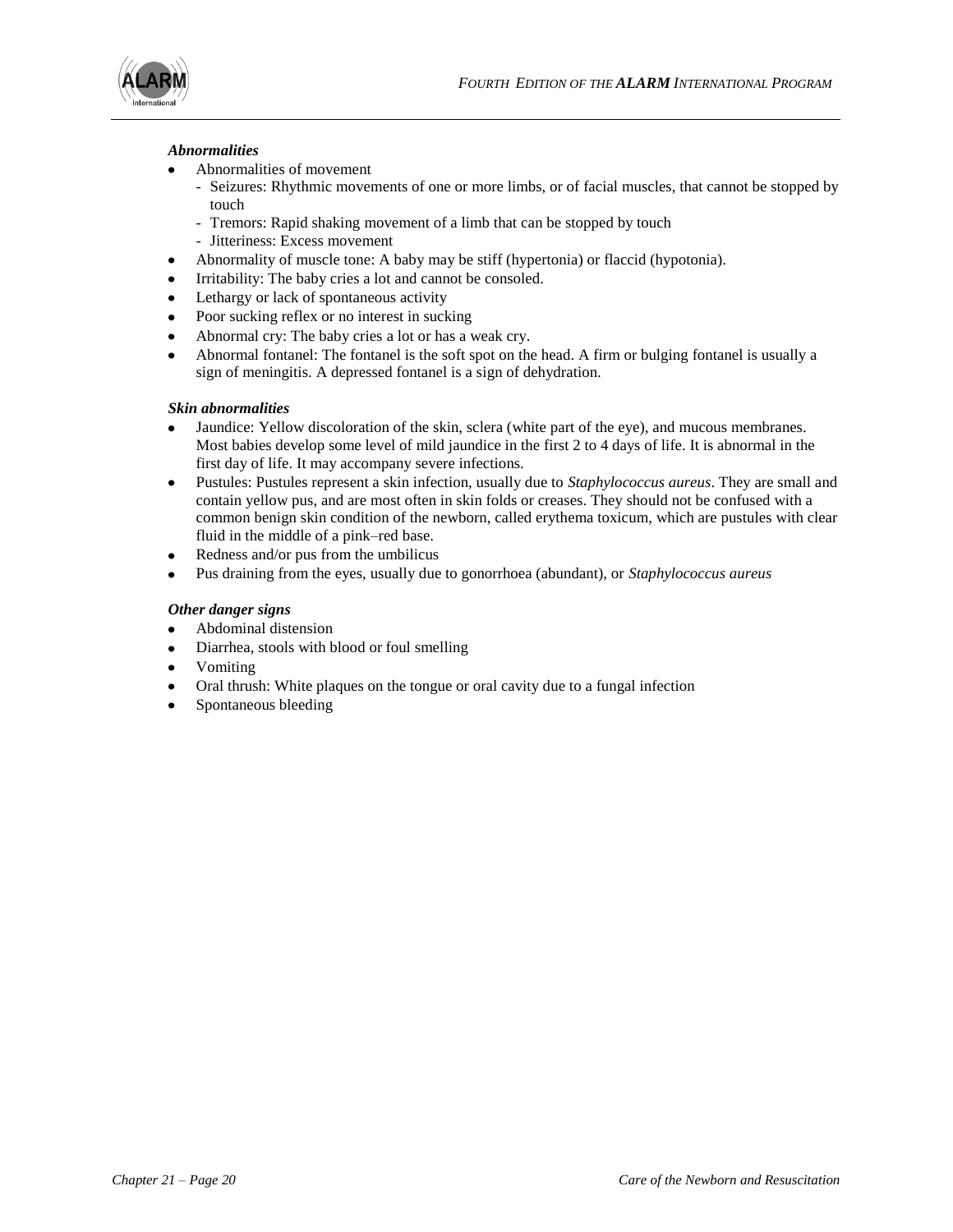![](_page_20_Picture_0.jpeg)

These danger signs can be organized into probable diagnoses as listed in the following table:

| <b>Danger Signs</b>                  | <b>Causes</b>                                        |  |
|--------------------------------------|------------------------------------------------------|--|
| Not feeding well                     | Prematurity and/or low birth weight<br>$\bullet$     |  |
|                                      | Hypoglycemia<br>$\bullet$                            |  |
|                                      | Asphyxia                                             |  |
|                                      | Cardio-respiratory problems                          |  |
|                                      | Infection, including tetanus<br>٠                    |  |
|                                      | Congenital disorder (cardiac, neurologic, metabolic) |  |
|                                      | Thrush<br>$\bullet$                                  |  |
| Cardio-respiratory problems          | Hypo- or hyperthermia<br>$\bullet$                   |  |
|                                      | Hypoglycemia                                         |  |
|                                      | Prematurity                                          |  |
|                                      | Asphyxia<br>٠                                        |  |
|                                      | Infection                                            |  |
|                                      | Congenital heart disease                             |  |
| Temperature instability              | Environment<br>$\bullet$                             |  |
|                                      | Prematurity and/or low birth weight<br>$\bullet$     |  |
|                                      | Hypoglycemia                                         |  |
|                                      | Infection<br>$\bullet$                               |  |
| Seizures or abnormal neurologic exam | Asphyxia<br>$\bullet$                                |  |
|                                      | Traumatic delivery                                   |  |
|                                      | Hypoglycemia                                         |  |
|                                      | Hypocalcaemia<br>٠                                   |  |
|                                      | Sepsis, meningitis, including tetanus                |  |
|                                      | Congenital disorder<br>٠                             |  |
| Severe jaundice                      | Blood group incompatibility<br>$\bullet$             |  |
|                                      | Dehydration or not feeding well                      |  |
|                                      | Severe infection, malaria                            |  |
| Abdominal distension $\pm$ diarrhea  | Sepsis<br>$\bullet$                                  |  |
|                                      | Gastroenteritis                                      |  |
|                                      | Necrotizing enterocolitis                            |  |
|                                      | <b>Bowel obstruction</b>                             |  |

#### **Table 2 - Causes of some of the most common danger signs**

These diagnoses encompass the most common causes of mortality and morbidity in the early neonatal period. Recognizing that the baby is in danger, relating the danger sign to a common neonatal problem, and managing the problem in the best possible way will improve neonatal survival.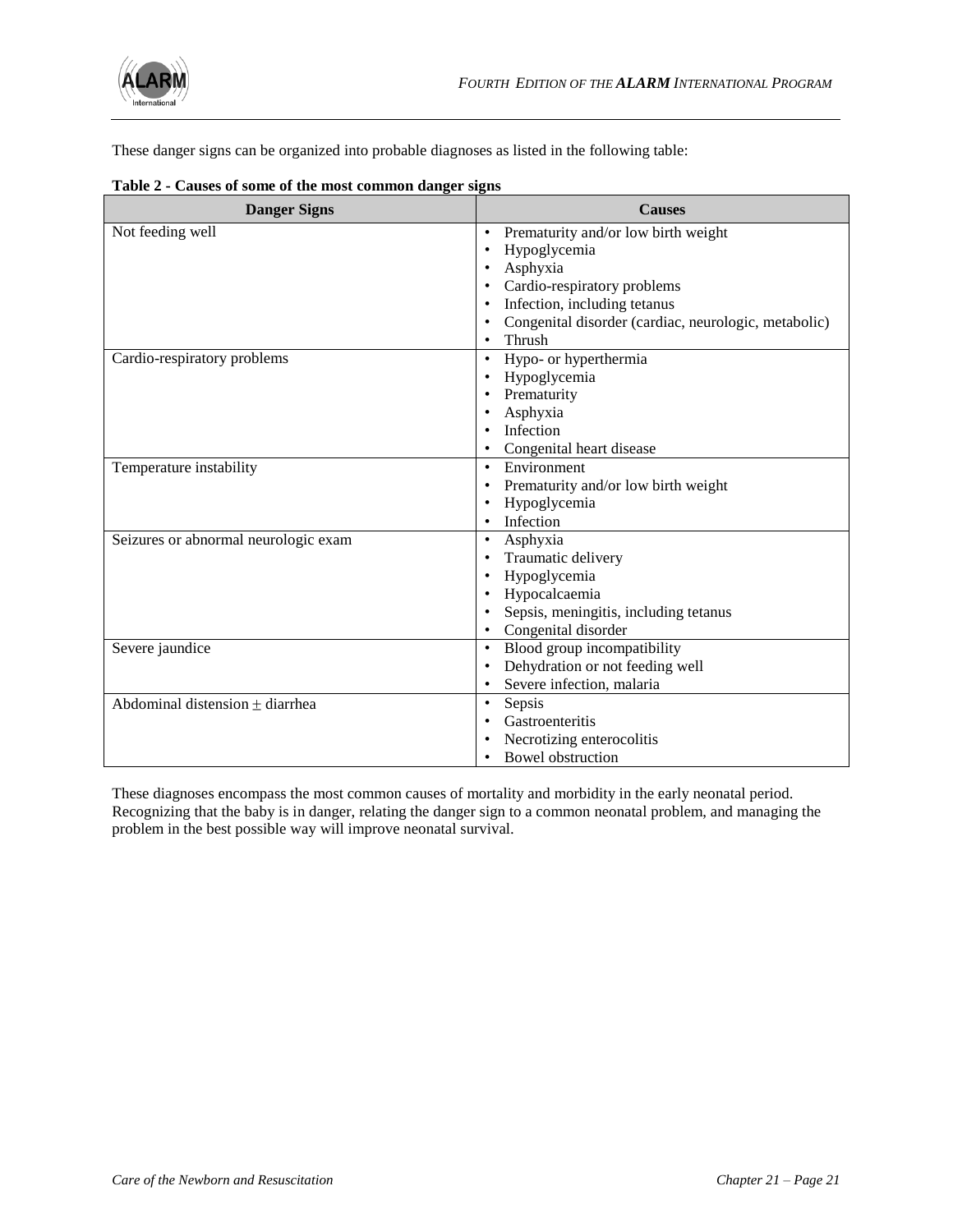![](_page_21_Picture_0.jpeg)

| <b>Clinical Presentation of the Most</b><br><b>Common Neonatal Problems</b> | <b>Condition of the Newborn</b>                      |
|-----------------------------------------------------------------------------|------------------------------------------------------|
| Not feeding well, thus risk of hypoglycemia                                 | Temperature instability<br>$\bullet$                 |
|                                                                             | Poor colour, cyanosis<br>$\bullet$                   |
|                                                                             | Respiratory distress or apnoea<br>$\bullet$          |
|                                                                             | Jitteriness, high-pitched cry                        |
|                                                                             | <b>Seizures</b><br>$\bullet$                         |
|                                                                             | Jaundice<br>٠                                        |
| Infections                                                                  | Pneumonia<br>$\bullet$                               |
|                                                                             | - RR >60 breaths per minute                          |
|                                                                             | - Retractions, nasal flaring                         |
|                                                                             | - Grunting, cough                                    |
|                                                                             | Sepsis, meningitis<br>$\bullet$                      |
|                                                                             | - All of the danger signs mentioned above            |
| Prematurity and/or low birth weight                                         | Low birth weight $<$ 2,500 grams<br>$\bullet$        |
|                                                                             | Physical immaturity<br>$\bullet$                     |
|                                                                             | Respiratory difficulties (distress, pauses, apnoea), |
|                                                                             | especially in the premature infant                   |
|                                                                             | Poor temperature control (especially low             |
|                                                                             | temperature)                                         |
|                                                                             | Risk of hypoglycemia                                 |
|                                                                             | Poor feeding (poor suck)<br>$\bullet$                |
|                                                                             | Higher risk of infection<br>$\bullet$                |
|                                                                             | Higher risk of jaundice<br>$\bullet$                 |
| Asphyxia (with or without difficult delivery)                               | Poor respiratory effort<br>$\bullet$                 |
|                                                                             | Poor muscle tone<br>$\bullet$                        |
|                                                                             | Poor colour<br>$\bullet$                             |
|                                                                             | Poor sucking reflex<br>$\bullet$                     |
|                                                                             | Irritability<br>$\bullet$                            |
|                                                                             | Lethargy, poor activity                              |
|                                                                             | Seizures, jitteriness, tremors                       |

# **Table 3 - Signs and symptoms of common neonatal problems**

#### **Management of the Most Common Neonatal Problems**

Initial care can be provided at home, in a local health care facility, or at a hospital center with specialized newborn care facilities

**At birth,** some babies will be identified as requiring immediate special care, while others may present in the **following days**. Any recognized danger sign needs prompt evaluation and management.

#### **If a danger sign is present**

- Review the maternal history.
- Review the baby's behaviour and history.
- Examine the baby carefully.
- From history and examination, determine the most likely diagnostic cause.
- Treat and transfer, if necessary. (See information on management that follows.)  $\bullet$
- $\bullet$ If no treatment: Follow-up in 24 to 48 hours following maternal education on danger-sign recognition

Keep the baby and mother together to promote breastfeeding, temperature control, and prevention of infection.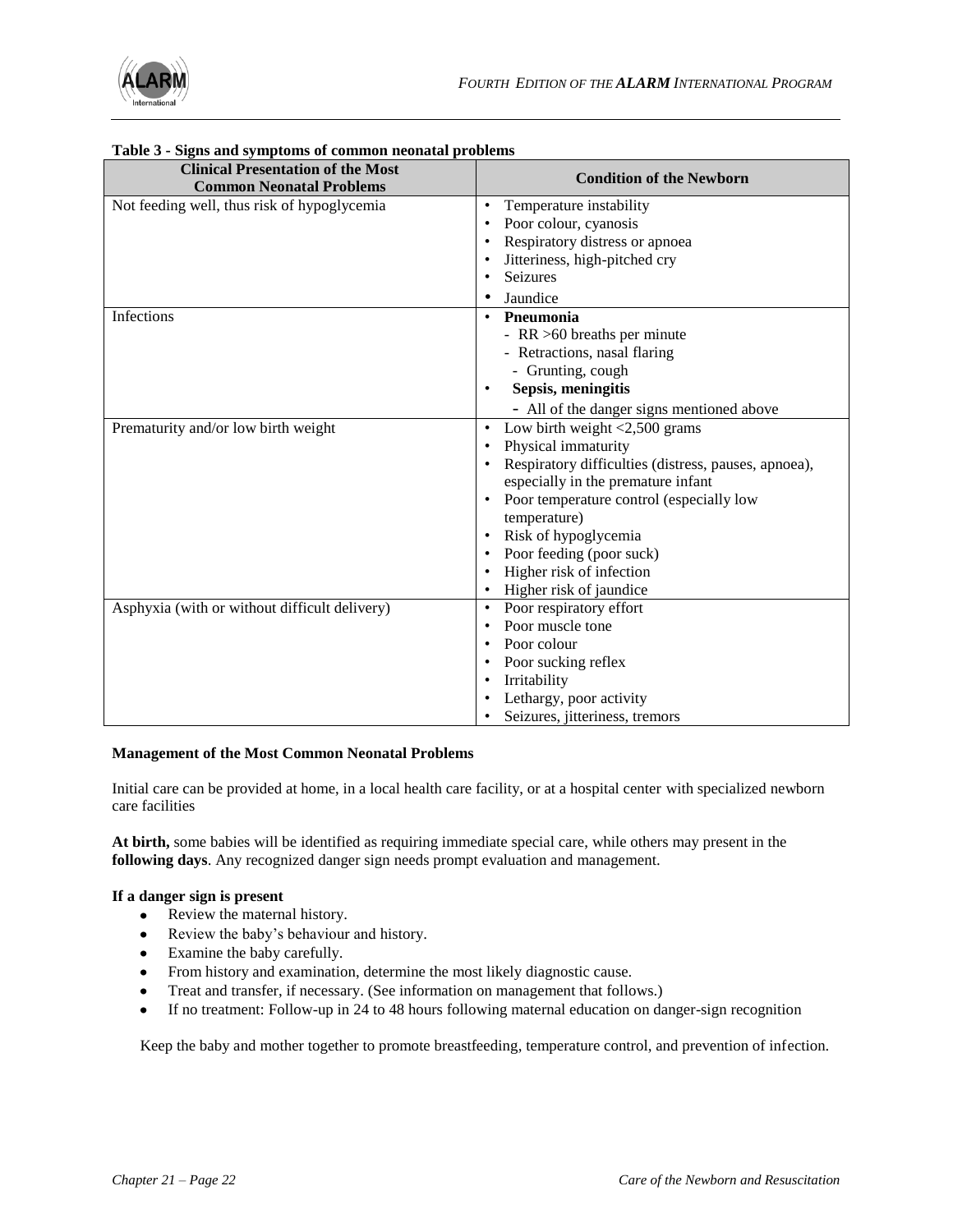![](_page_22_Picture_0.jpeg)

| Table 4 - Management of the most common neonatal problems                               |                                                                                                                                                                                                                                                                                                                                                                                                                                                                                                                                                                                                               |  |  |
|-----------------------------------------------------------------------------------------|---------------------------------------------------------------------------------------------------------------------------------------------------------------------------------------------------------------------------------------------------------------------------------------------------------------------------------------------------------------------------------------------------------------------------------------------------------------------------------------------------------------------------------------------------------------------------------------------------------------|--|--|
| Problem                                                                                 | <b>Solution</b>                                                                                                                                                                                                                                                                                                                                                                                                                                                                                                                                                                                               |  |  |
| Not feeding well, but no other danger signs                                             | Evaluate breastfeeding technique (See the earlier<br>$\bullet$<br>section, Normal Newborn Care, of this chapter.)<br>Spoon, cup, or syringe feeding of expressed breast<br>milk<br>Treat oral thrush with gentian violet 0.5%; apply on<br>the tongue and oral mucosa.                                                                                                                                                                                                                                                                                                                                        |  |  |
| Severe infection (pneumonia, sepsis, meningitis,<br>cellulitis, and pus from umbilicus) | Antibiotics: PO septra for 10 days and IM gentamicin<br>$\bullet$<br>for 7 days (See Table 5 for doses.)<br>Temperature control<br>Prevention of hypoglycemia: Give breast milk.<br>If possible, transfer to a hospital.                                                                                                                                                                                                                                                                                                                                                                                      |  |  |
| Local infection                                                                         | Eyes<br>$\bullet$<br>- 1 dose of IM cefotaxime or ceftriaxone, or<br>penicillin for 7 days if cephalosporins not<br>available<br><b>Umbilical cord</b><br>- If the redness is mild and not extending:<br>Observation<br>- If the redness is extending or pus is draining, or the<br>baby has any other danger signs, see under<br>preceding problem "Severe infection" in this table.<br><b>Skin pustules</b><br>- Hygiene and oral antibiotics (cloxacillin)<br>- If not improving with oral treatment or any other<br>danger sign present, see under preceding problem<br>"Severe infection" in this table. |  |  |
| Prematurity and/or low birth weight                                                     | Gentle handling and care<br>$\bullet$<br>Temperature control (See the earlier section, Normal<br>Newborn Care, of this chapter.)<br>Early and frequent feedings: Every 2 to 3 hours<br>Spoon, cup, or syringe feeding of expressed<br>colostrums and breast milk if difficulty feeding<br>Check skin for jaundice<br>Close observation for signs of infection                                                                                                                                                                                                                                                 |  |  |
| Asphyxia or seizures                                                                    | Stop the seizures with phenobarbital.<br>$\bullet$<br>Treat with antibiotics (See under the preceding<br>problem "Severe infection" in this table.)<br>Treat or prevent hypoglycemia: Give breast milk<br>once seizures have stopped.<br>Temperature control (See the earlier section, Normal<br>Newborn Care, of this chapter.)<br>Transfer to health care facility with capacity to<br>$\bullet$<br>manage at-risk newborn                                                                                                                                                                                  |  |  |
| Jaundice                                                                                | Evaluate for possible infection<br>$\bullet$<br>Severe jaundice not due to severe infection needs<br>٠<br>further evaluation                                                                                                                                                                                                                                                                                                                                                                                                                                                                                  |  |  |
| Bleeding                                                                                | Give Vitamin K1 (See under "Preventing<br>$\bullet$<br>haemorrhagic disease" in the earlier section, Normal<br>Newborn Care, in this chapter.)<br>May be a sign of infection                                                                                                                                                                                                                                                                                                                                                                                                                                  |  |  |

#### **Table 4 - Management of the most common neonatal problems**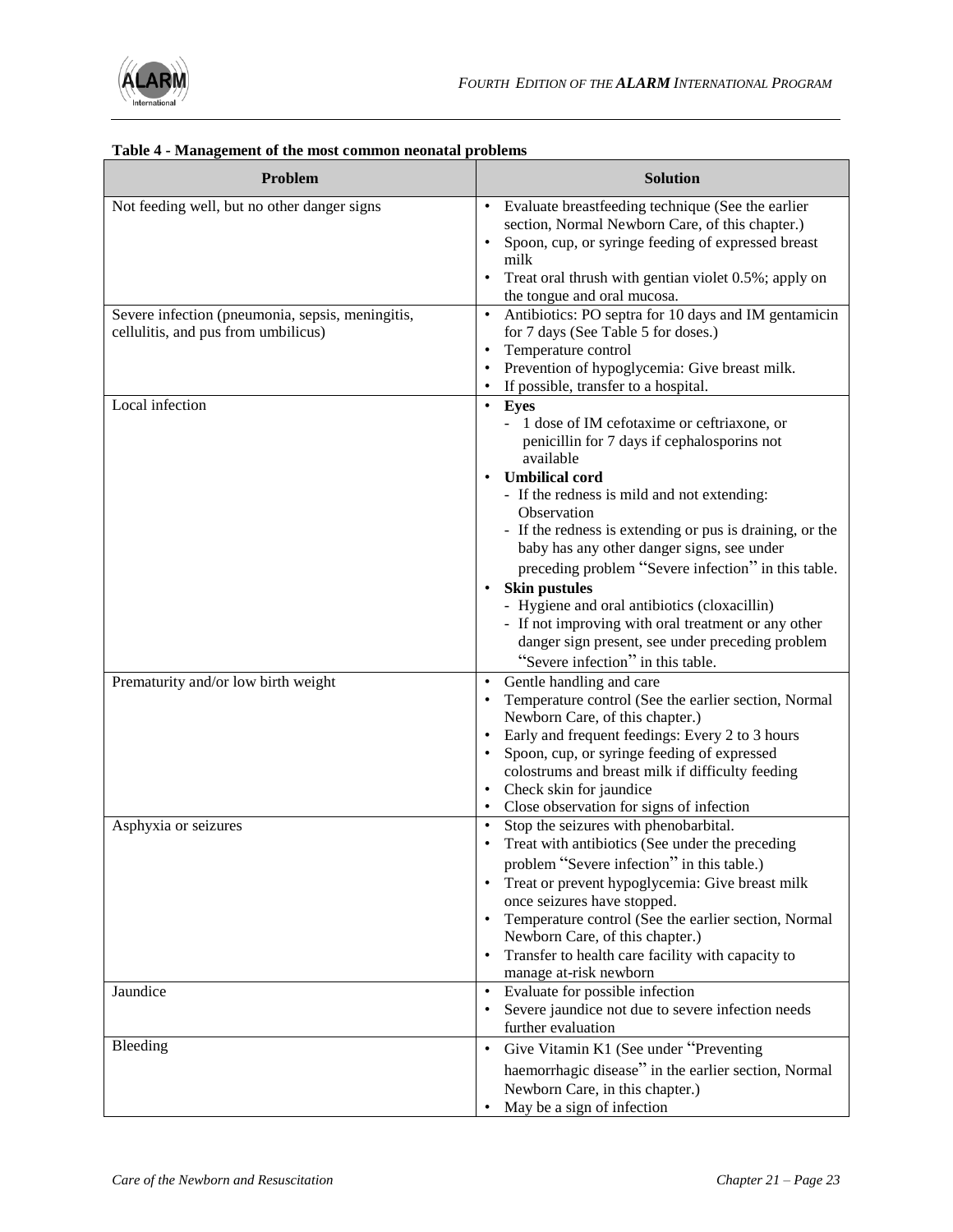![](_page_23_Picture_0.jpeg)

Some newborns may benefit from care in a specialized hospital facility where more extensive evaluation and treatment may be offered.

#### **Management of a Newborn Who is not Feeding Well**

If the baby is not feeding well, and has no other danger signs, consider spoon, cup, or syringe feeding of expressed breast milk. Babies born prematurely may not be able to suck adequately and will require spoon, cup, or syringe feeding until they develop a stronger suck reflex. Alternate feeding methods or supplemental feeds may help a low birth weight baby grow more quickly.

If the baby is unable to suck or sucks poorly, expressed breast milk can be given by spoon, cup, or syringe.

![](_page_23_Figure_6.jpeg)

**Figure 21 - Feeding expressed breast milk using a spoon, syringe or cup**

Babies are usually fed every 2 to 3 hours if they are low birth weight or are premature, and every 3 to 4 hours when they are term.

#### **Examples**

#### **Term baby of 3 kg**

- Feeding every 3 hours, i.e. 8 feedings per 24 hours
- Amount: Day 1: 30 ml/feeding. Increase daily up to a minimum of 60 ml/feeding by 4 to 5 days of age

#### **Preterm baby weighing 1.7 kg**

- Feeding every 2 hours, i.e. 12 feedings per 24 hours
- Amount: Day 1: 12 ml/feeding. Increase daily up to a minimum of 24 ml/feeding by 4 to 5 days of age

#### **How to spoon- or cup-feed a baby**

These techniques should not be used for the floppy baby who is not able to swallow.

- $\bullet$ If a cup is used, fill it up to half its content.
- Hold the baby in an upright position.
- Bring the tip of the cup or spoon up onto the lower lip and tilt until milk reaches the lip.
- The baby will lap up the milk and swallow it at his or her own pace.
- Do not pour the milk into the baby's mouth.

#### **How to syringe-feed a baby**

This technique should not be used for the floppy baby who is not able to swallow.

- Fill the syringe with milk.
- Hold the baby in an upright position.
- Place the tip of the syringe in the mouth on the tongue, and slowly push the plunger. $\bullet$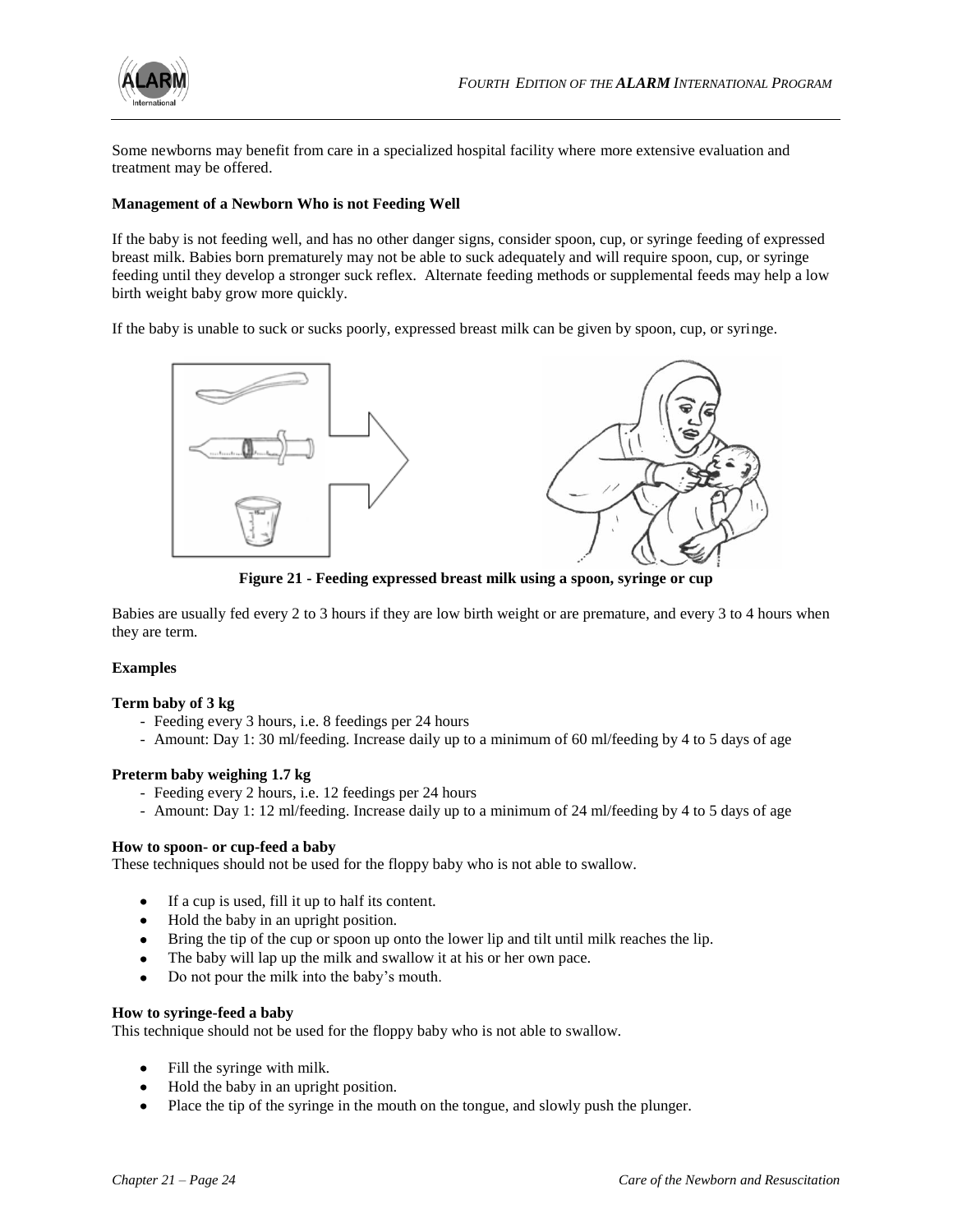![](_page_24_Picture_0.jpeg)

**Not Feeding Well (<6 Feeds/Day)**

![](_page_24_Figure_3.jpeg)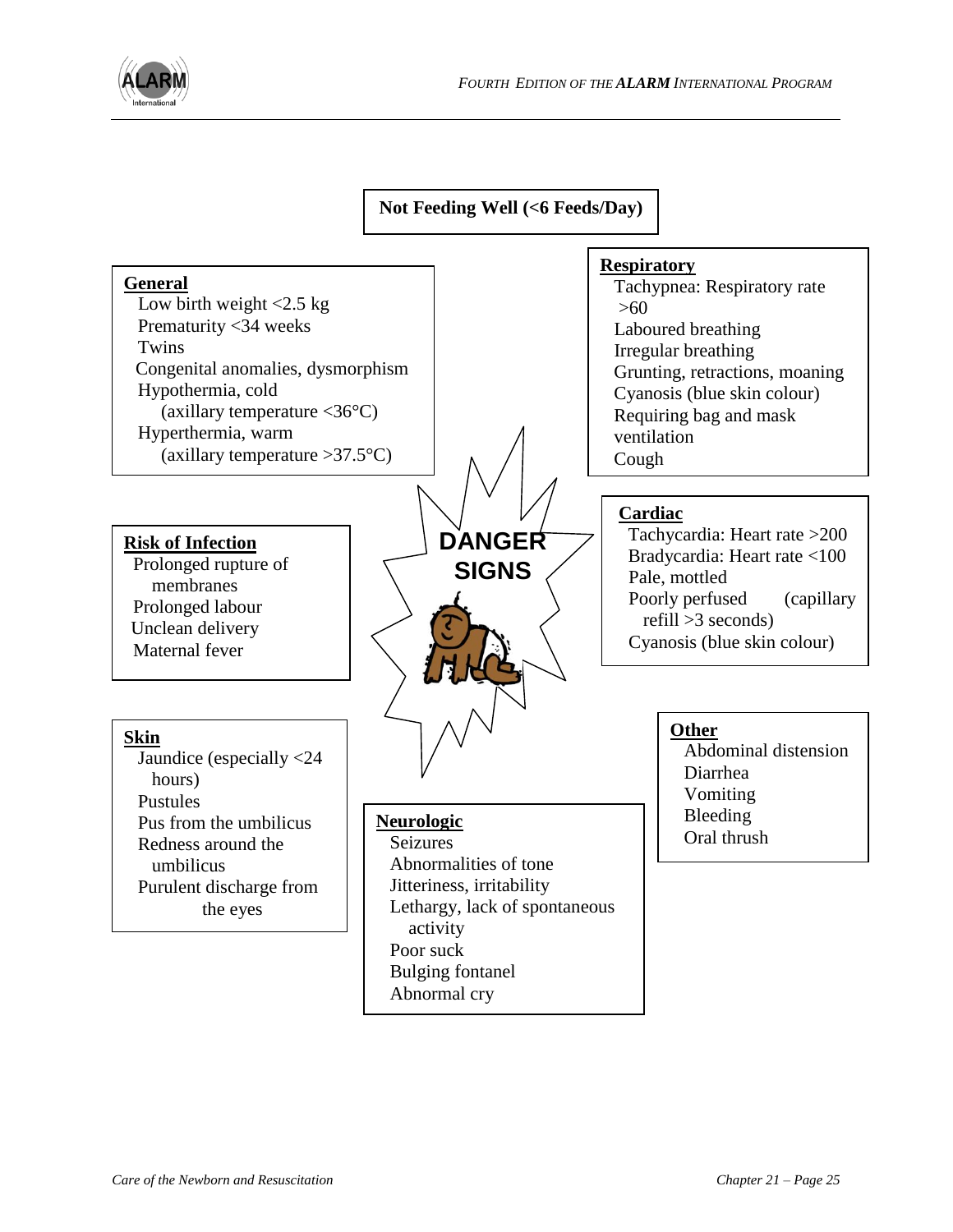![](_page_25_Picture_1.jpeg)

# **Management of Neonatal Infections**

- Blood culture, if laboratory capacity available. (The identification of organisms affects the choice and length of treatment, and is of epidemiologic interest.)
- Lumbar puncture, if meningitis is suspected
- Chest radiography
- IV antibiotics i.e. ampicillin (or penicillin) and gentamicin for 10 to 14 days for sepsis; 14 to 21 days for meningitis
- IV fluid replacement if the baby is unable to tolerate any milk (See under "Intravenous Fluid Management" in  $\bullet$ the section, Recognition and Management of the At-Risk Newborn, of this chapter.)
- Oxygen and assisted ventilation or breathing, if needed

|  |  |  |  | Table 5 - Suitable medications for the newborn $(< 8$ days old) |
|--|--|--|--|-----------------------------------------------------------------|
|--|--|--|--|-----------------------------------------------------------------|

| <b>Medication</b>              | <b>Dose and Route of Administration</b>                            |  |  |
|--------------------------------|--------------------------------------------------------------------|--|--|
| Ampicillin                     | 50mg/kg/dose IM or IV every 8-12 hours                             |  |  |
|                                | 75 mg/kg/dose IV every 6 hours for meningitis                      |  |  |
| Cefotaxime                     | 50mg/kg/dose IM or IV every 12 hours                               |  |  |
| Ceftriaxone                    | 50mg/kg/day/dose IM or IV every 24 hours                           |  |  |
| Cloxacillin                    | 15mg/kg/dose PO every 8 hours                                      |  |  |
| Gentamicin                     | 4mg/kg/day/dose IM or IV every 24 hours                            |  |  |
| Penicillin G potassium aqueous | 25 000-50 000U/kg/dose IM or IV every 12 hours                     |  |  |
| Co-trimoxazole                 |                                                                    |  |  |
| (Trimethoprim 40mg,            | 1.25 ml PO every 12 hours                                          |  |  |
| Sulfamethoxazole 200mg/5ml)    |                                                                    |  |  |
|                                | <b>Loading dose:</b> 20mg/kg/dose, IV over 15 minutes or IM. If no |  |  |
| Phenobarbital                  | response, 5mg/kg up to a maximum loading dose of 40mg/kg           |  |  |
|                                | Maintenance dose: 2.5-4mg/kg/dose PO, IM, or IV every 12 hours     |  |  |

# **How to Give Intramuscular Medications**

IM administration of medications is done using a sterile technique, with a 23- or 25-gauge needle. The preferred site for injection is the anterior-lateral upper thigh.

![](_page_25_Picture_13.jpeg)

**Figure 22 - Performing an intramuscular injection**

Figure 22 shows a health care provider giving an older baby an IM injection. Having the mother hold the newborn or older baby in her lap restricts the baby's movements, provides comfort to the baby, and enables the health care provider to complete injections easily and quickly.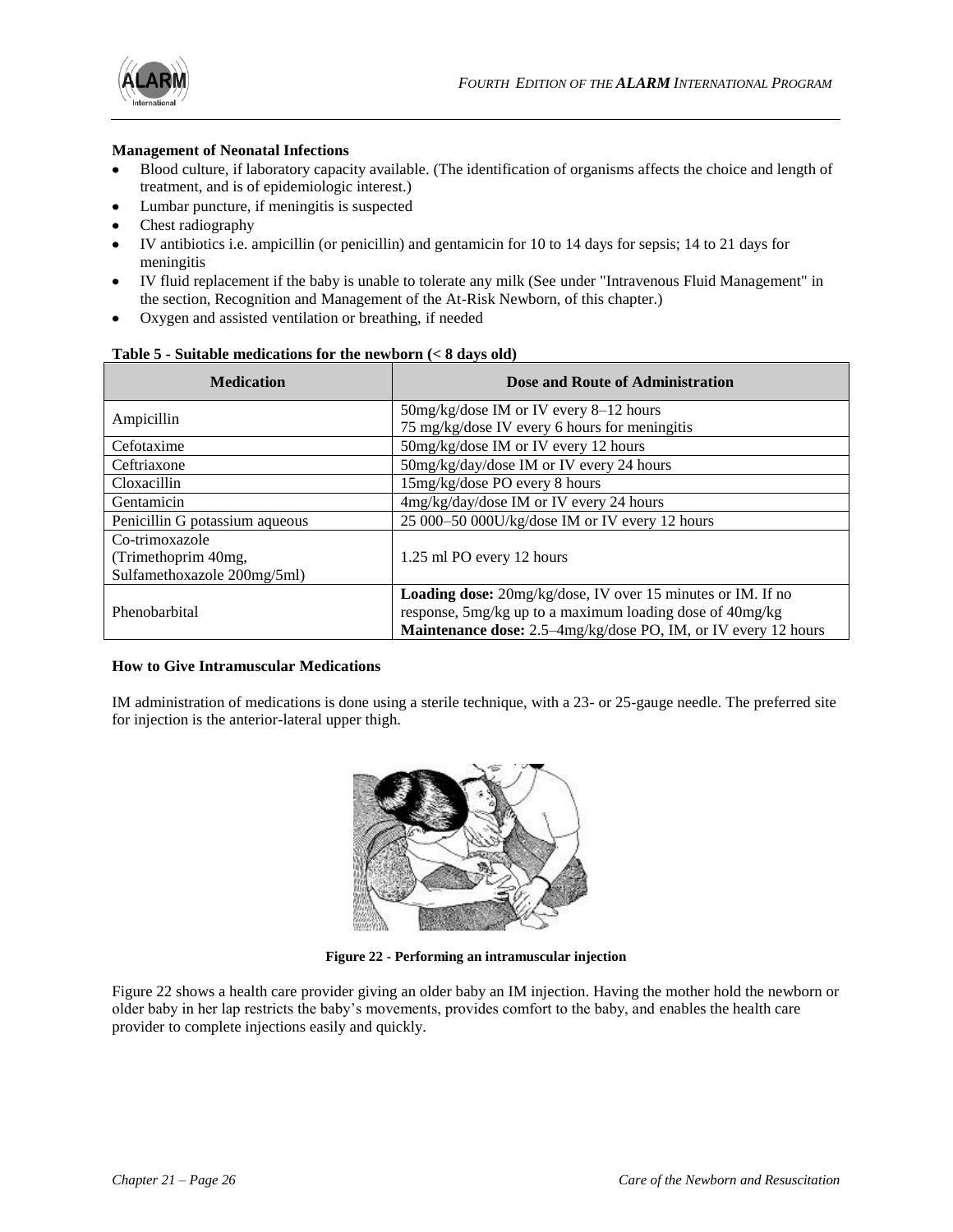![](_page_26_Picture_0.jpeg)

![](_page_26_Picture_1.jpeg)

# **Intravenous Fluid Management**

#### **Type of fluid**

- **Day 1** (first 24 hours)**:** Dextrose 10%
- **Day 2 and onward:** Dextrose 10% with electrolytes (Na<sup>+</sup>: 3 mEq/kg/day and K<sup>+</sup>: 2 mEq/kg/day)

#### **Amount of fluid**

- **Day 1:** 80 ml/kg/day (average for term and preterm babies)
- **Day 2 and onward:** increase by 20 ml/kg/day up to 150 ml/kg/day

#### Example

For a normal term infant with a birth weight of around 3 kg, the amount of fluid in the first day is 240 ml, which is equivalent to 10 ml/hr. The daily increase should be 2 to 3 ml/hr. The baseline intake after 4 days will be 18 ml/hr.

#### **Management of Hypoglycemia**

If the blood sugar is  $\langle 2.2 \text{ mmol/L (40 mg/dL)}$ :

- Immediately feed the baby and recheck the blood sugar after 1 hour. If the blood sugar remains low, start IV dextrose 10% infusion and check the blood sugar after 30 minutes.
- If unable to feed the baby:
	- Start an intravenous line.
	- Give a bolus of 2 ml /kg of dextrose 10%, followed by a continuous infusion of dextrose 10% at 80 ml/kg/day if day 1. (See under preceding "Intravenous Fluid Management.")
	- Recheck the blood sugar in 30 minutes. If still low, repeat the bolus, and recheck the blood sugar after 30 minutes.
	- If after a third bolus the blood sugar remains low, increase the infusion rate by 20 ml/kg increments until the blood sugar stabilizes above 2.2 mmol/L (40 mg/dL) on two consecutive evaluations 30 minutes apart.

# **Discharge and Follow-Up**

- The healthy newborn may discharged with the mother when she is ready.
	- Plan the discharge with the woman and her family, as culturally appropriate:
	- Provide any immunizations necessary.
	- Provide instructions for general care.
	- Provide advice on breastfeeding, and ensure that the baby is feeding well. At minimum, one breastfeed should be observed the prior to discharge.
- Schedule follow-up visits, for specific conditions, if necessary, and to monitor feeding and growth.
- The at-risk newborn will need additional assessment and discharge planning.

# **Documentation**

A summary of the mother's health during the pregnancy, labour, birth, and immediate postpartum should be recorded in the baby's chart.

This is a suggested format for chart notes. Detailed notes should be incorporated into both the woman's and the baby's charts. This may also serve as a template to dictate a delivery summary. If the newborn was referred from another lower level health care facility, this information should be included in a report letter to be sent to the referral facility.

- Date and time of birth
- Name of primary health care provider
- Brief summary of the labour and birth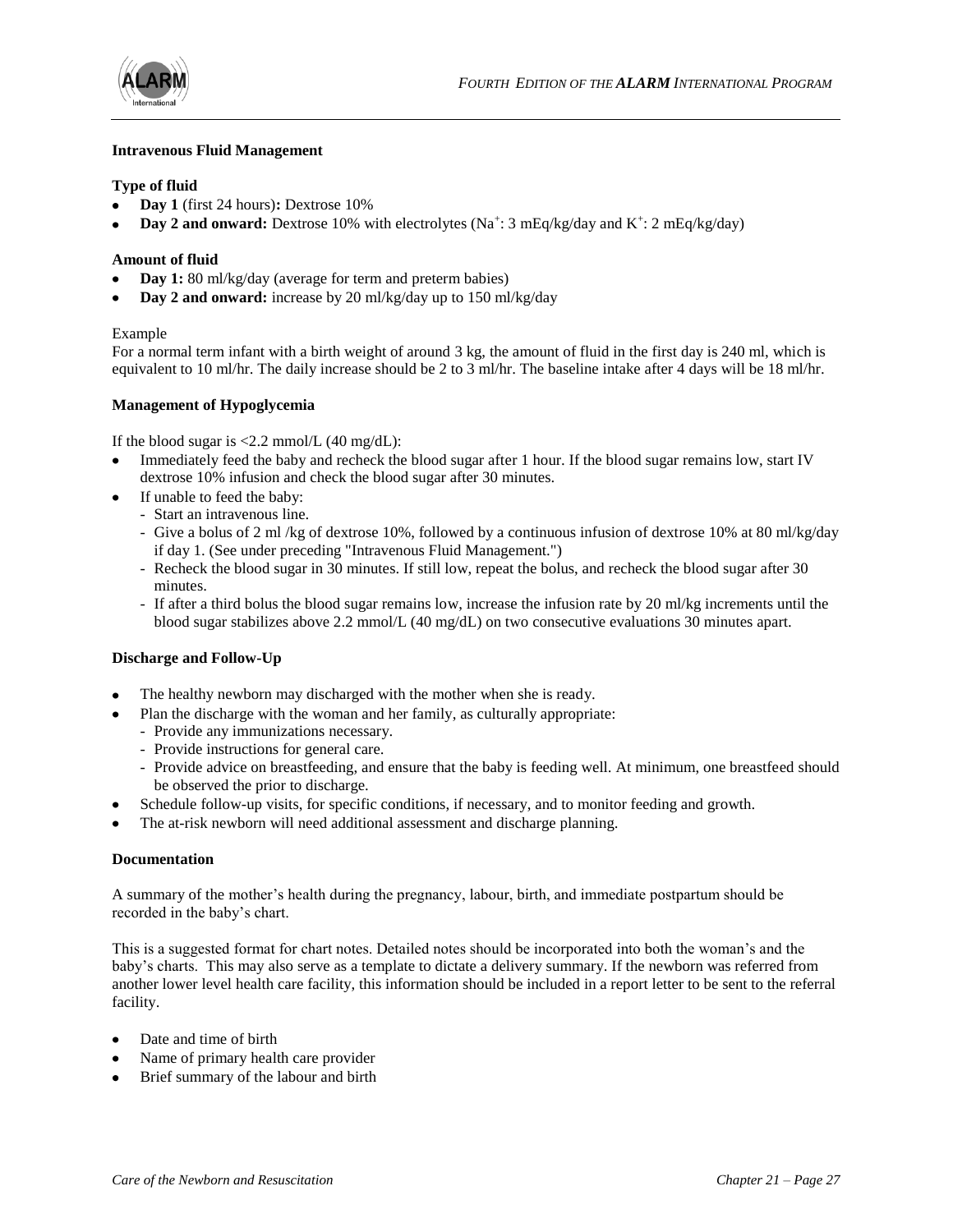![](_page_27_Picture_1.jpeg)

- APGAR scores
- Results of cord blood analysis, if done
- Neonatal resuscitation activities, if done
- Date, timing, and results of initial newborn exam
	- Estimated gestational age
	- Birth weight and measurements
	- Description of any birth injuries
	- Description of any congenital anomalies
	- Medications administered:
		- Vitamin K
		- Eye treatment
		- Immunizations
		- Other(s)
- Date, timing, and results of discharge exam
- Feeding method: Breast; expressed breast milk by spoon, cup, or syringe; or breast milk substitute
- Specialized follow-up care, i.e. for babies born to mothers who have tuberculosis or are HIV positive
- Yes/No: Describe details.
- Standard follow-up care
	- Follow-up appointment made: Yes/No
	- Education on newborn care provided: Yes/No
	- Education on breast milk or other feeding provided: Yes/No
	- Education on danger signs in the newborn provided: Yes/No
	- Education on immunization schedule provided: Yes/No
- Baby discharged with mother: Yes/No
- Baby discharged with other family member: Yes/No
	- Reason: Maternal death OR mother too ill to care for baby Or other reason

# **Key Messages**

- 1. At-risk newborns need prompt assessment and treatment. This may include transfer to a health care facility with increased capacity to meet the needs of the sick baby. Consultation, referral and transfer may become necessary following any birth. Be prepared.
- 2. Continued follow-up of the at-risk newborn is required to monitor for and to prevent future health problems.

# *Suggestion for Applying the Sexual and Reproductive Rights Approach to this Chapter*

When a baby needs to be resuscitated, the delivery room can become very busy. The woman who has just delivered can sometimes be forgotten because everyone is concerned about the baby's well-being. During this time, it is important to talk to the woman about what is happening with her baby and keep her informed of her baby's condition.

The woman is responsible for all decision about the baby's care and must be consulted. If her condition makes it impossible for her to give consent, her spouse or family must be consulted.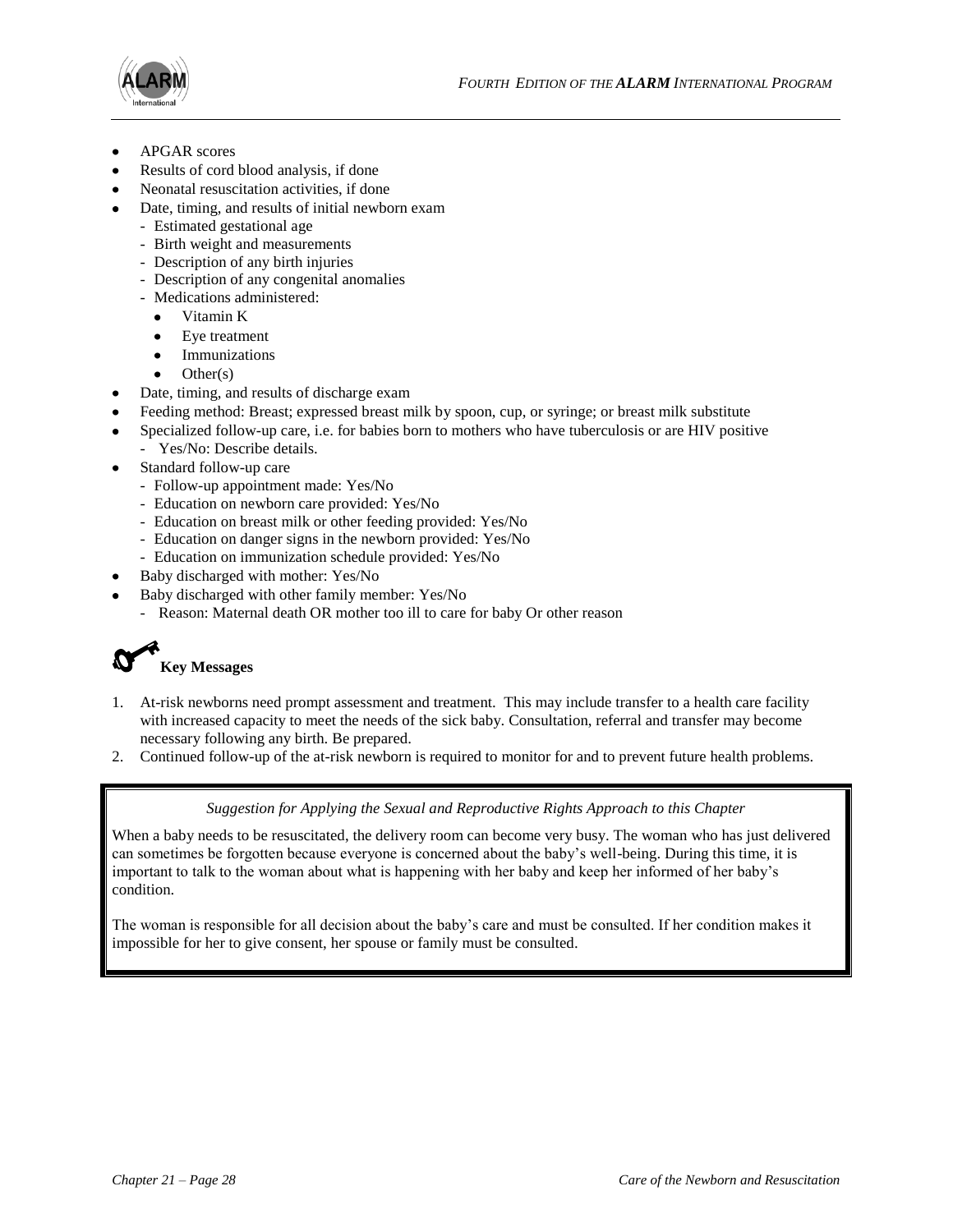![](_page_28_Picture_0.jpeg)

# **Resources:**

- Armbruster Deborah, Beck Diana, Goldman Susan, and Long, Phyllis. Saving Newborn Lives: Care of the newborn training guide. Save the Children, 2005.
- Bang AT, Bang R A, Baitule S B, Reddy M H, Deshmukh M D. Effect of home-based neonatal care and  $\bullet$ management of sepsis on neonatal mortality: field trial in rural India. Lancet 1999; 354: 1955-61.
- NRP 2006 Flow Diagram Canadian Adaptation, Canadian Pediatric Society Website: [http://www.cps.ca/.](http://www.cps.ca/)  $\bullet$
- Cloherty, J. Clark, Ann, and Eichenwald, Eric. Eds. Manual of neonatal care. 5<sup>th</sup> Edition, 2003.  $\bullet$
- Klaus, Marshall and Fanaroff, Avroy, Eds. Saunders Care of the high-risk neonate. 5th edition, 2001.  $\bullet$
- Seidel, Henry M. (ed.) Mosby Paediatric care of the newborn,  $4<sup>th</sup>$  Edition, 2006
- World Health Organization. Managing Newborn Problems: a guide for doctors, nurses and midwives, 2003.  $\bullet$
- World Health Organization. Estimates: Saving Newborn Lives. State of the world's newborns. Washington, DC:  $\bullet$ Save the Children Federation-US; 2001. p. 1–49.